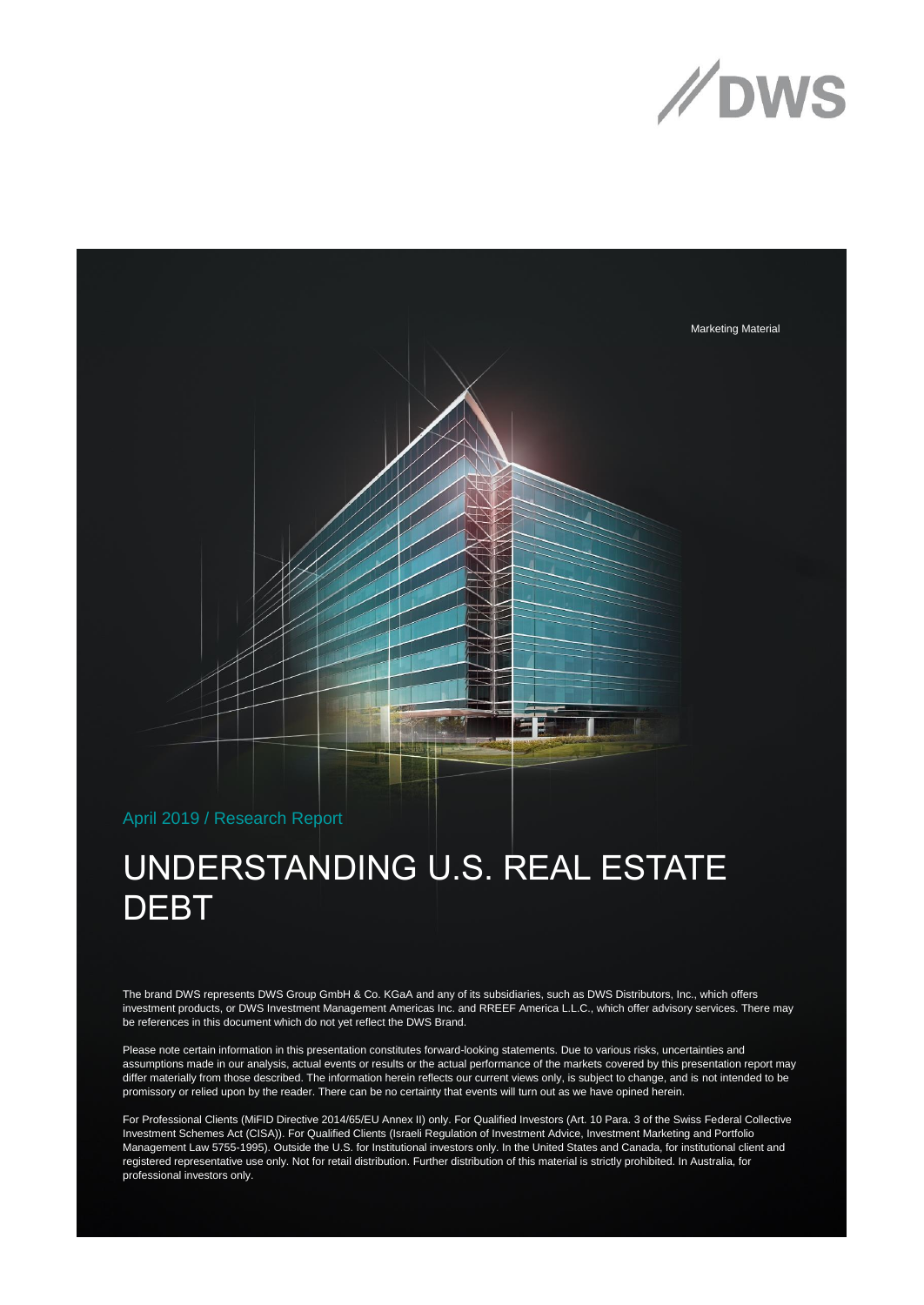## **Table of Contents**

The opinions and forecasts expressed are those of Understanding U.S. Real Estate Debt and not necessarily those of DWS. All opinions and claims are based upon data at the time of publication of this article (April 2019) and may not come to pass. This information is subject to change at any time, based<br>upon economic, market and other conditions and should not be construed as a recommendation.

a katalog katalog katalog katalog katalog katalog katalog katalog katalog katalog katalog katalog katalog katal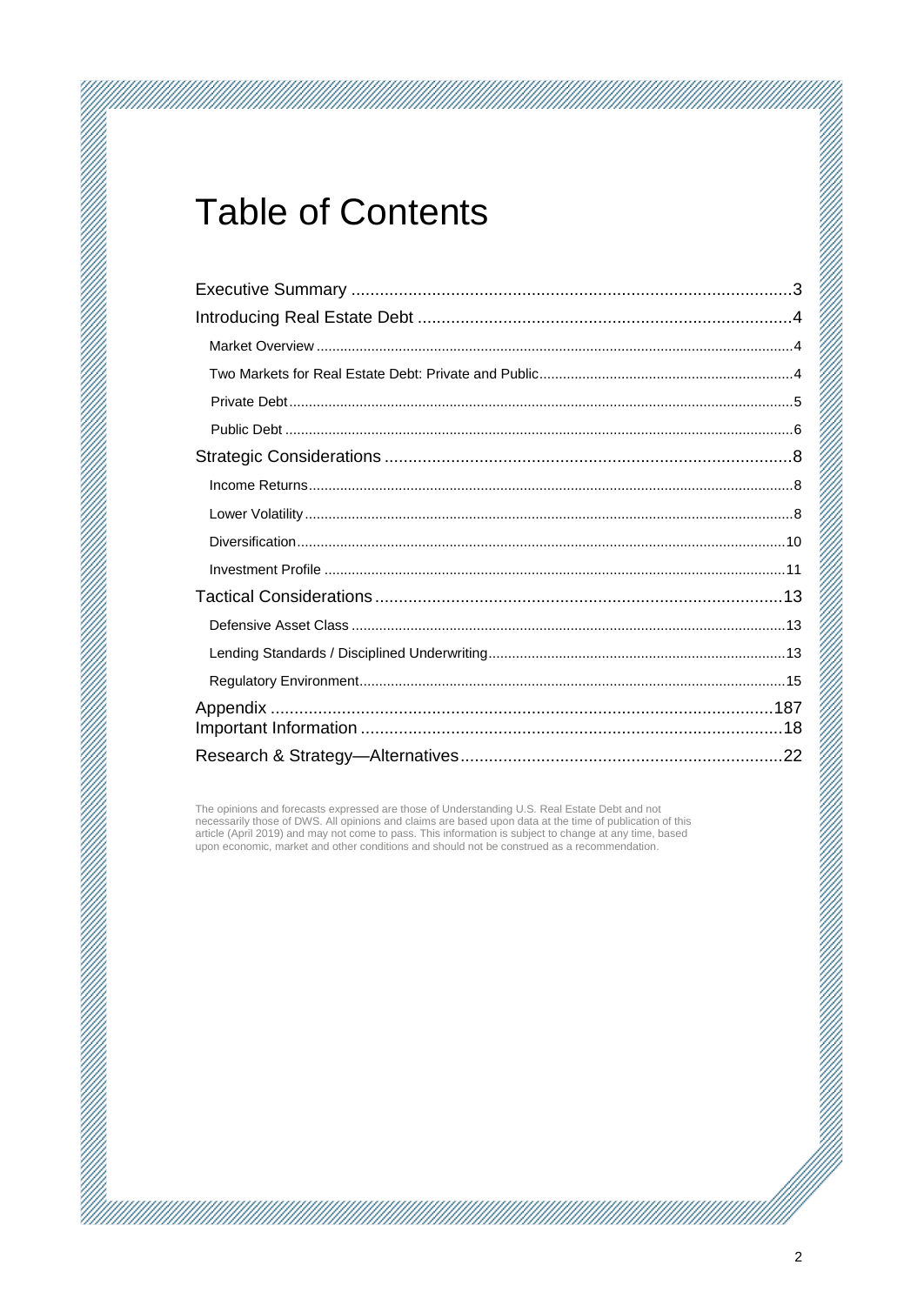## <span id="page-2-0"></span>Executive Summary

### Private and Public Real Estate Debt

Investors in real estate debt can consider both the private and public markets, providing a wide range of property sectors, markets, loan types, liquidity, term, risk, and returns.

Private Debt: Private real estate debt is considered a "pure-play" option, offering access to a variety of return profiles within senior and subordinate tranches of the debt capital stack (such as senior mortgages, B-notes and mezzanine loans) to meet an investor's risk appetite. Private real estate debt provides a yield premium to public real estate debt to compensate for the relative illiquidity.

Public Debt: Public real estate debt is publically traded, providing enhanced liquidity and transparency. The most popular forms of public real estate debt include commercial mortgage backed securities ("CMBS") and mortgage REITs ("mREITs"). Since 2007, the CMBS market has experienced a transformation and now features stronger credit profiles, while offering the advantage of liquidity in addition to some of the benefits offered by private real estate debt.

## Strategic Considerations

Stable Income Stream: A cornerstone feature of real estate debt is contractual, current interest payments which can produce consistent returns.

Low Volatility: Given the physical collateral of real estate and its position in the capital structure senior to an owner's equity (the "Equity Cushion"), real estate debt provides reliable returns with lower volatility relative to other asset classes, as further discussed below. Furthermore, its historically lower volatility has led to real estate debt outperforming other asset classes on a risk-adjusted return basis.

Diversification: Historically, real estate debt returns are largely uncorrelated to core asset classes. As a result, real estate debt provides potential economic diversification benefits in a multi-asset portfolio. Additionally, diversification is achieved through portfolio construction via strategic allocations to unique markets, property types, and loan structures.

Commercial Real Estate Debt vs. Traditional Fixed Income Investments: Commercial real estate debt has historically offered a spread premium and an attractive credit profile compared to certain rated corporate debt. Further, differences in credit profile, transaction structure and liquidity also provide private real estate debt with potential for additional spread to other types of debt investments.

## Tactical Considerations

Defensive Asset Class: The equity cushion protects a credit investor from reductions in the property value that is backing the loan, usually in the range of 25 – 35%. Additionally, downside protection is provided through the focus on loans with strong sponsors, as well as the creation of structural mitigants such as tests and covenants, loan-to-value ("LTV"), debt service coverage ratio ("DSCR"), call protection, and debt yields, among others. Case in point, since 1972, commercial real estate debt, measured by the Giliberto-Levy Commercial Mortgage Performance Index, has only had two calendar years of negative returns (1974 and 2008).

Regulatory Environment: Since the Global Financial Crisis, increased banking regulation has resulted in banks' retrenchment from new lending and increased focus on disciplined underwriting at a time when direct real estate investment activity continues to realize strong demand. Non-traditional lenders are therefore being attracted to real estate debt, and have established themselves as a capital-efficient building block to long-term investors' portfolios.

## Other Considerations

Risks: Real estate assets can be exposed to a number of uncertainties, including interest rate, political, regulatory, market, and asset-level risk.

Mitigants: Sector and geographical diversification within a strategic asset allocation framework can help to mitigate these risks. Loans are senior to significant equity of the borrower; the structured nature of real estate debt investments can be unique and reflective of an investor's risk appetite.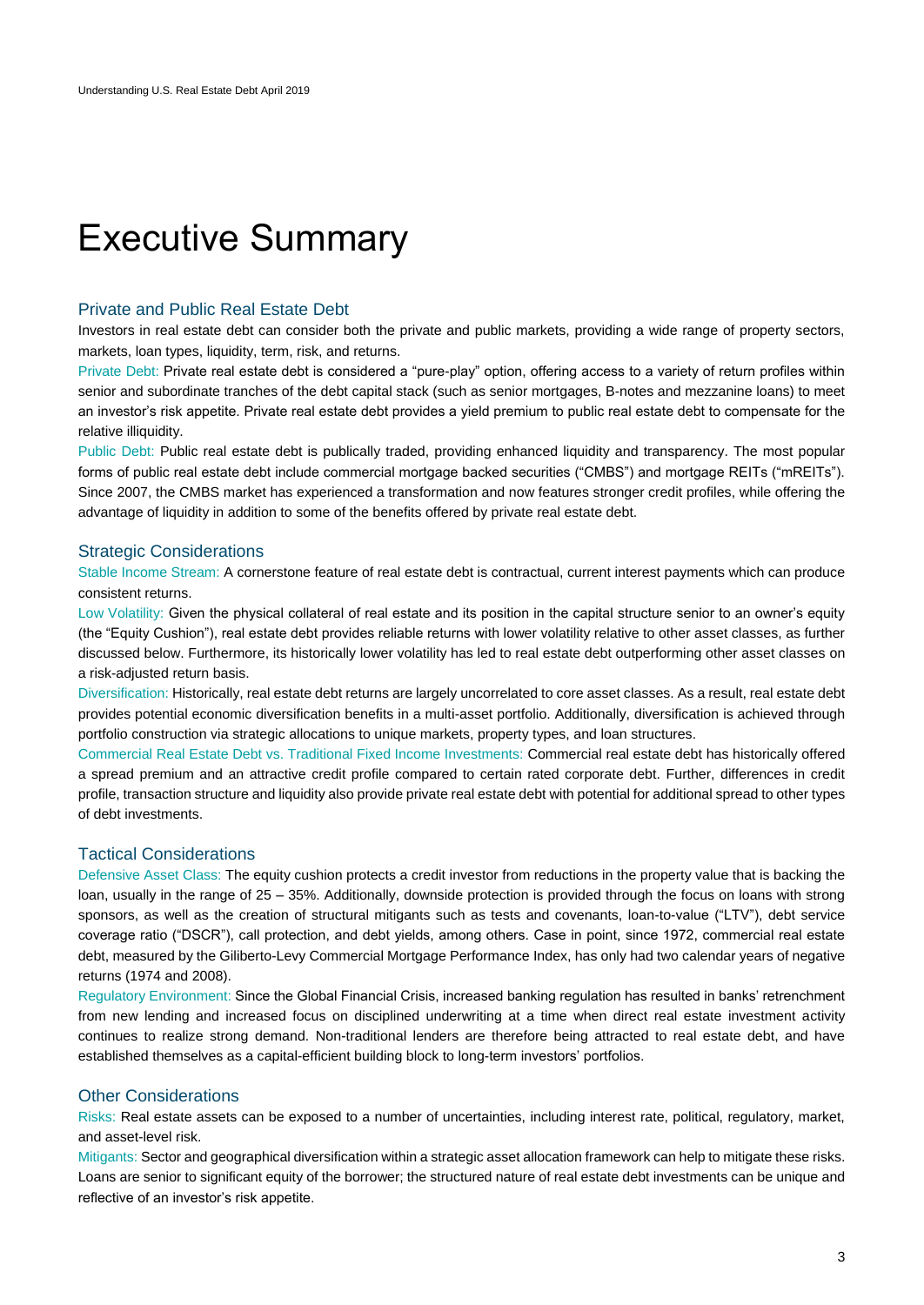## <span id="page-3-0"></span>Introducing Real Estate Debt

## <span id="page-3-1"></span>Market Overview

Overview: Investing in real estate can take the form of equity investment or lending, both within the public and private markets. Traditionally, banks have provided the majority of financing for private real estate debt. However, since the recession the nonbank lending market has evolved rapidly, offering a wide set of debt opportunities to investors. Institutional investors see real estate debt as a way to diversify their portfolios by investing in real assets with the potential to provide long-term cash flow predictability, strong credit quality, and a yield premium over other fixed-income opportunities.

Market Structure: The commercial real estate debt market is a sizeable institutional asset class, with \$4.21 trillion in commercial mortgage debt outstanding as of September 2018.<sup>1</sup> Banks and Life Insurance companies make up the majority of the market holdings with over \$2.7 trillion in outstanding debt.<sup>2</sup> However, a more stringent regulatory environment, continued demand, perpetual maturities, and solid market fundamentals have resulted in the rise of non-traditional lenders. From 2013 to 2017, the "other" lending segment, which includes Mortgage REITs and private lenders, has grown by over 57%, now accounting for 9% of the market.<sup>3</sup> The credit quality of property debt is driven by sponsors, borrowers, and guarantors, as well as the underlying real estate. The majority of outstanding private real estate debt (including bank loans) is unrated, while public real estate debt is typically rated.



### **EXHIBIT 1: U.S. COMMERCIAL REAL ESTATE DEBT OUTSTANDING (\$, BILLION)**

<span id="page-3-2"></span>Source: U.S. Board of Governors of the Federal Reserve System (FRB). As of September 2018.

## Two Markets for Real Estate Debt: Private and Public

Investors in real estate debt can consider a variety of entry points via the public and private markets, providing a range of liquidity and risk/return profiles. In the United States, private real estate debt can offer institutional investors access to assets supported by strong credit quality, while also giving the possibility to capture an illiquidity premium. CMBS may offer some of the same benefits with greater liquidity, albeit with somewhat lower yields, as further discussed herein.

<sup>1</sup> U.S. Board of Governors of the Federal Reserve System. As of September 2018.

<sup>2</sup> U.S. Board of Governors of the Federal Reserve System. As of September 2018.

<sup>3</sup> Federal Reserve Board of Governors; DWS. As of June 2018.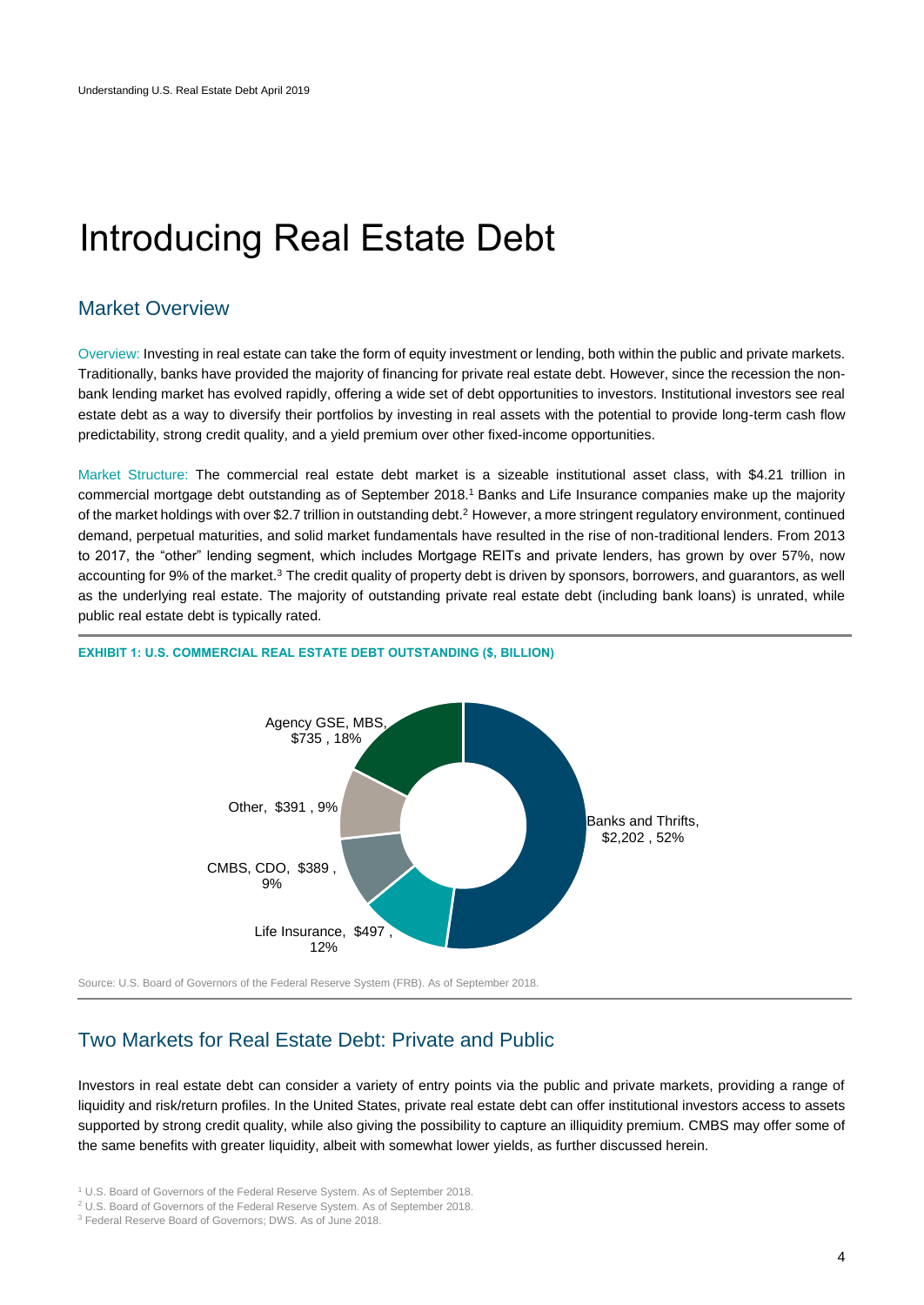## <span id="page-4-0"></span>Private Debt

Commercial real estate ("CRE") loans finance real estate acquisitions, refinancing and recapitalizations, from core properties to development projects, across many sectors and geographies. Private real estate debt provides access to a wider credit and sector spectrum than public real estate debt, and may also be a more "pure-play" option. Investors with a long-term strategy are able to access evergreen opportunities diversified by market, sector, size and seniority. Private real estate debt can also offer a yield premium over CMBS,<sup>4</sup> particularly at origination, which could provide some compensation for the relative illiquidity.

Private real estate debt provides investors the opportunity to invest in debt that uniquely meets their risk/return appetites. Risk spectrums across core, value-add, opportunistic, and construction loans enable investors to manage through a variety of project and property risks. Additionally, different tranches within the properties' capital stack provide investors a point of entry into loans with a wide range of credit risk/reward profiles.

Senior Debt: Senior Loans refer to debt that is most senior in the capital stack and secured by a first mortgage. The Senior Loan may be comprised of multiple notes and can be pari passu (all lenders on equal footing with regards to seniority) or arranged by seniority such as an A/B structure with a B-note. The Senior Loan is senior to the B-note, mezzanine loan, preferred equity, and common equity. The loan-to-value ("LTV") ratio of Senior Loans is generally up to 60 – 65%.<sup>5</sup> Senior Loans may be fixed or floating rate products. Senior private real estate debt is benchmarked by the Giliberto-Levy Commercial Mortgage Performance Index which provides data back to 1972.

B-Piece and B-Note: The B-piece or B-note is the debt made up of the junior tranche of a Senior Loan. These instruments are secured by the same first mortgage as the Senior Loan described above. Furthermore, they are junior to the Senior Loan, but senior to the mezzanine loan, preferred equity and common equity. While the B-note is secured by the same first mortgage as the senior loan, it is evidenced by its own promissory note.

Subordinated Debt: Subordinated debt loans such as mezzanine loans are originated at higher LTV (60%-85%) and reward investors with a yield premium over senior loans. Subordinated debt is issued as both fixed rate and floating (spread above LIBOR) with a majority today being issued as floating rate.<sup>6</sup> Subordinated private real estate debt is benchmarked by the Giliberto-Levy High Yield Real Estate Debt Index, with data beginning in 2010.

A mezzanine loan is debt that is subordinate to the Senior Loan, B-note and B-piece but senior to the common equity and preferred equity. The mezzanine loan is secured by a pledge of 100% of the ownership interests in the owner of a mortgage borrower. This loan has its own promissory note and unique loan documents, which offers the mezzanine lender the right to take ownership of the property in the event of default.

Preferred Equity: Investors can also participate in preferred equity investments which act as a hybrid of debt and equity usually providing both current coupon interest payments and a defined due date on maturity.

Lenders access the private real estate debt market via direct borrowing relationships, banks and insurance companies, colenders, brokers and other market participants.

<sup>4</sup> There is no assurance that investment objectives can be achieved

<sup>5</sup> Real Capital Analytics (RCA). Data as of November 2018.

<sup>6</sup> Giliberto-Levy High Yield Real Estate Debt. As of June 2018.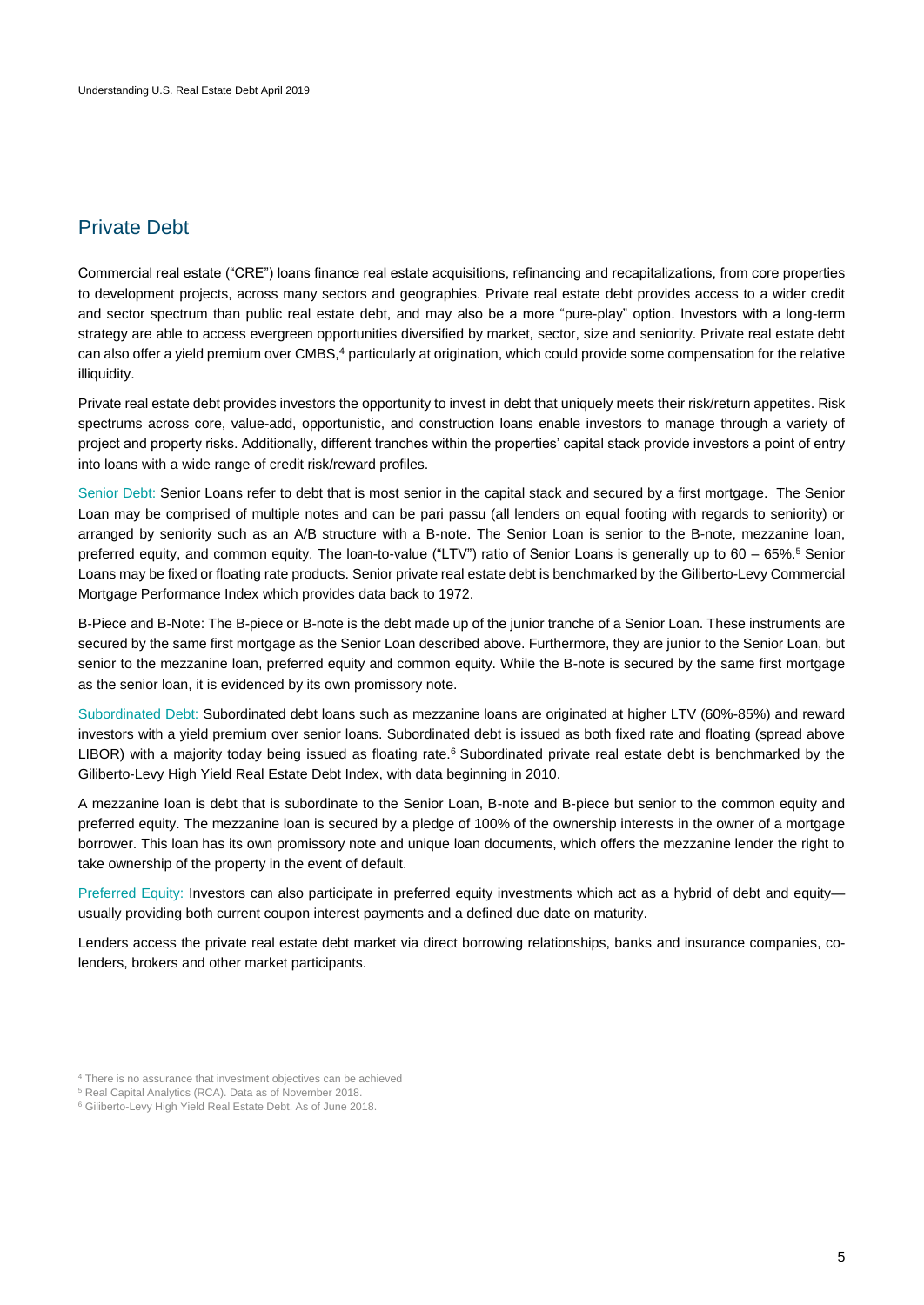## <span id="page-5-0"></span>Public Debt

Capital markets play an important role in financing real estate. Public real estate debt is traded in the market providing liquidity and transparency relative to private debt. Such real estate bonds may offer investors exposure to large, diversified portfolios. CMBS represents the greatest opportunity in this subset, and while this market slowed during and following the Global Financial Crisis ("GFC"), CMBS has largely recovered to healthy pre-crisis levels.

Commercial Mortgage Backed Securities: CMBS are a popular public investment instrument, and after a strong 2016 and 2017, continue to gain momentum in originations and overall CMBS outstanding. With the exception of Single Asset, Single Borrower ("SASB") CMBS, traditional CMBS offers credit investors the opportunity to diversify across a pool of real estate assets, helping to potentially mitigate both geographical risk as well as property subsector-specific risk. Following the GFC, the amount of outstanding CMBS debt slid from \$738 billion in 2007 to \$389 billion as of September 2018.<sup>7</sup> With that being said, this level of outstanding CMBS has been fairly consistent over the past 5 years, and represents marked improvement from the pre-crisis 2003 levels of roughly \$318 billion in outstanding CMBS.<sup>8</sup>



**EXHIBIT 2: U.S. CMBS OUTSTANDING AND ISSUANCE (1999 - 2018)**

Source: U.S. Board of Governors of the Federal Reserve System (FRB). As of December 2018. Note: 2018 CMBS outstanding as of September 2018.

### CMBS often falls under three different classifications: conduit, agency, and single asset/single borrower:

### **EXHIBIT 3: COMMERCIAL MORTGAGE-BACKED SECURITY (CMBS) CLASSIFICATIONS:**

| Conduit<br>~40% of Outstanding CMBS Loans <sup>9</sup>           | 40 – 60 diversified commercial loans across property types and regions<br>Smaller properties frequently located in secondary markets<br>Collateral is typically first mortgage loan of five and ten year fixed rate<br>loans                                                                                                                                     |
|------------------------------------------------------------------|------------------------------------------------------------------------------------------------------------------------------------------------------------------------------------------------------------------------------------------------------------------------------------------------------------------------------------------------------------------|
| Agency<br>~45% of Outstanding CMBS Loans                         | Issued and endorsed by Federal Housing Finance Agency (FHFA), Fannie<br>Mae, or Freddie Mac<br>Senior bonds generally quaranteed<br>40 - 60 diversified commercial loans across property types and regions<br>Smaller properties frequently located in secondary markets<br>Collateral is typically first mortgage loan of five and ten year fixed rate<br>loans |
| Single Asset / Single Borrower<br>~15% of Outstanding CMBS loans | Single Asset CMBS backed by a single property. Usually trophy assets:<br>high quality, high profile, top-tier market                                                                                                                                                                                                                                             |

<sup>7</sup> CRE Finance Council (CREFC). As of September 2018.

<sup>8</sup> CRE Finance Council (CREFC). As of December 2018.

<sup>&</sup>lt;sup>9</sup> Trepp; Bloomberg. As of July 2018.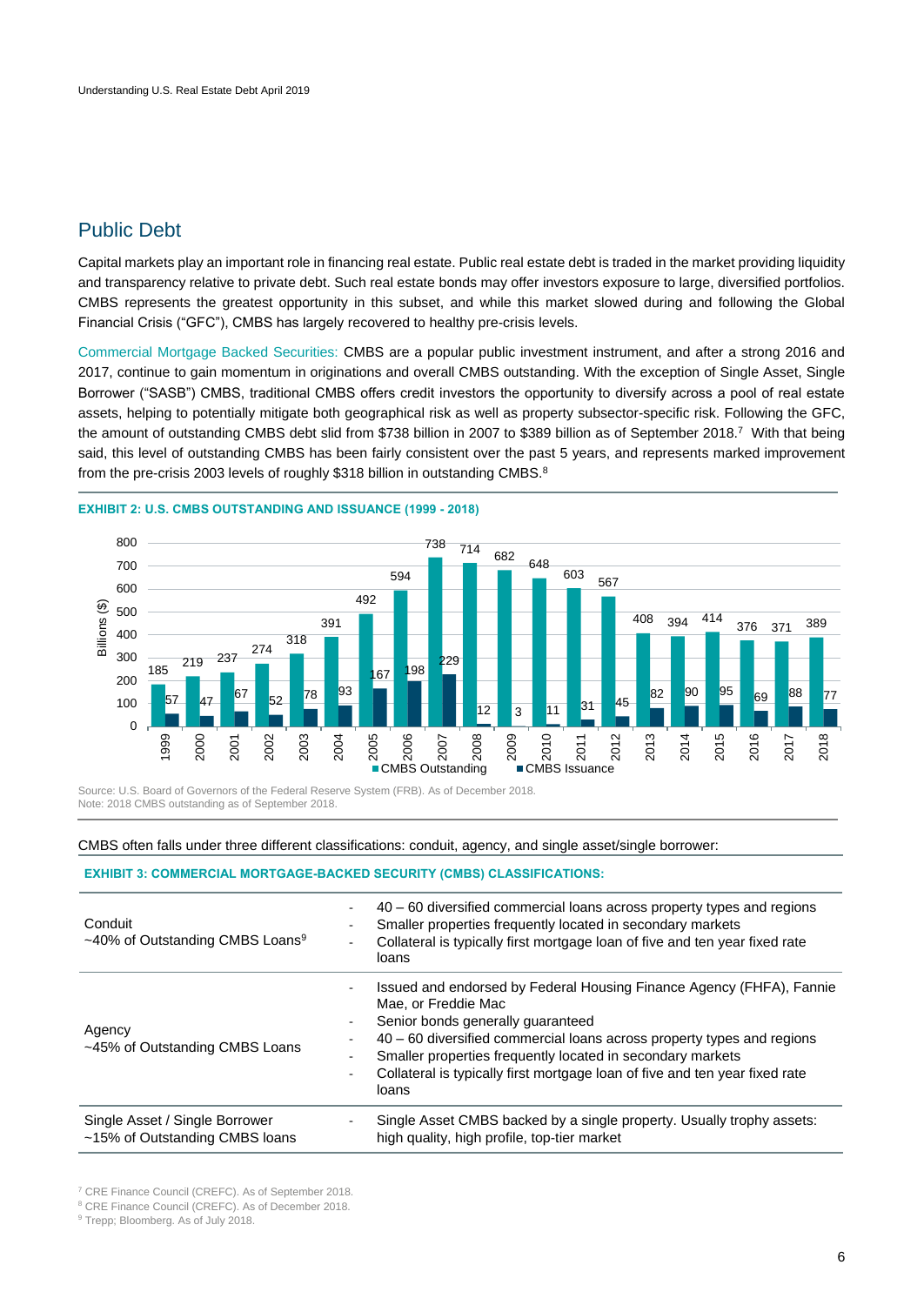- Single Borrower CMBS a single borrower takes out backed by a portfolio of properties, typically in the same segment. Typically cross collateralized and cross-defaulted
- Collateral is typically first mortgage loan of five and ten year fixed rate loans

Freddie K Program: The Federal Home Loan Mortgage Corporation ("Freddie Mac") started the Freddie K program out of a desire to privatize multifamily loan holdings that were previously held on the balance sheet of the Government Sponsored Entity ("GSE") that is funded with taxpayers' dollars. The structure of Freddie K deals is similar to traditional CMBS, but features additional transparency via Freddie Mac and includes a guaranteed tranche on the most senior debt capital. In short, Freddie K purchases loans, assembles them into diversified pools, and sell them in securitized vehicles. These securitizations are backed by newly acquired mortgages underwritten to Freddie Mac's industry-leading standards. Underwriting and credit reviews are completed by Freddie Mac, and securitized loans are held to the same standards as loans retained in its own investment portfolio. Since inception in 2009, Freddie K has completed 266 deals, backed by 15,109 loans, amounting to a combined \$292 billion in issuance.<sup>10</sup>

With several different tranches of each K-deal, there are a variety of ways to participate in the securitization that fits the required return profile for a multitude of investors. The senior tranche usually garners the largest portion of the securitization and is guaranteed by Freddie Mac. The senior portion of the capital structure is rated. Moving to the mezzanine bonds, this tranche is not guaranteed by Freddie Mac, garners a slightly higher coupon and are issued at a slight discount to par. Finally, the first loss position after the equity cushion, or the "B-piece", may be a zero-coupon bond and offered at the highest discount to par. The B-Piece is the controlling class of the capital structure.

|                                             | Rating         | <b>Tranche</b> | <b>WAL</b> | Last \$<br><b>Exposure</b> | Attach - Detach<br><b>Points</b> | Est. Gross<br><b>IRR</b>       | <b>OID</b> |
|---------------------------------------------|----------------|----------------|------------|----------------------------|----------------------------------|--------------------------------|------------|
| <b>Senior</b><br>Guaranteed<br><b>Bonds</b> | AAA<br>AA<br>A | \$1,200M       | $6.5 - 10$ | \$63k/unit                 | $0 - 63%$                        | $3.25 - 3.50\%$                | 102-103    |
| <b>Mezzanine</b><br><b>Bonds</b>            | NR/BBB         | \$33M          | 10         | \$65k/unit                 | $63 - 65%$                       | $5.10 - 5.40\%$                | 92-94      |
| <b>B-Piece</b>                              | <b>NR</b>      | \$100M         | 10         | \$70k/unit                 | $65 - 70%$                       | $8.50 - 10.00\%$               | $35 - 40$  |
| <b>Sponsor Equity</b><br><b>Cushion</b>     | <b>NR</b>      | \$270M         | 10         | \$100k/unit                | $70 - 100\%$                     | $13.00 - 15.00\%$<br>(Levered) | N/A        |

### **EXHIBIT 4: HYPOTHETICAL STRUCTURE SAMPLE FREDDIE K CAPITAL STACK**

Note: "WAL" stands for Weighted Average Life. "OID" stands for Original Issue Discount. "IRR" stands for Internal Rate of Return. For illustrative purposes only.

Source: DWS; Freddie Mac. As of December 2018.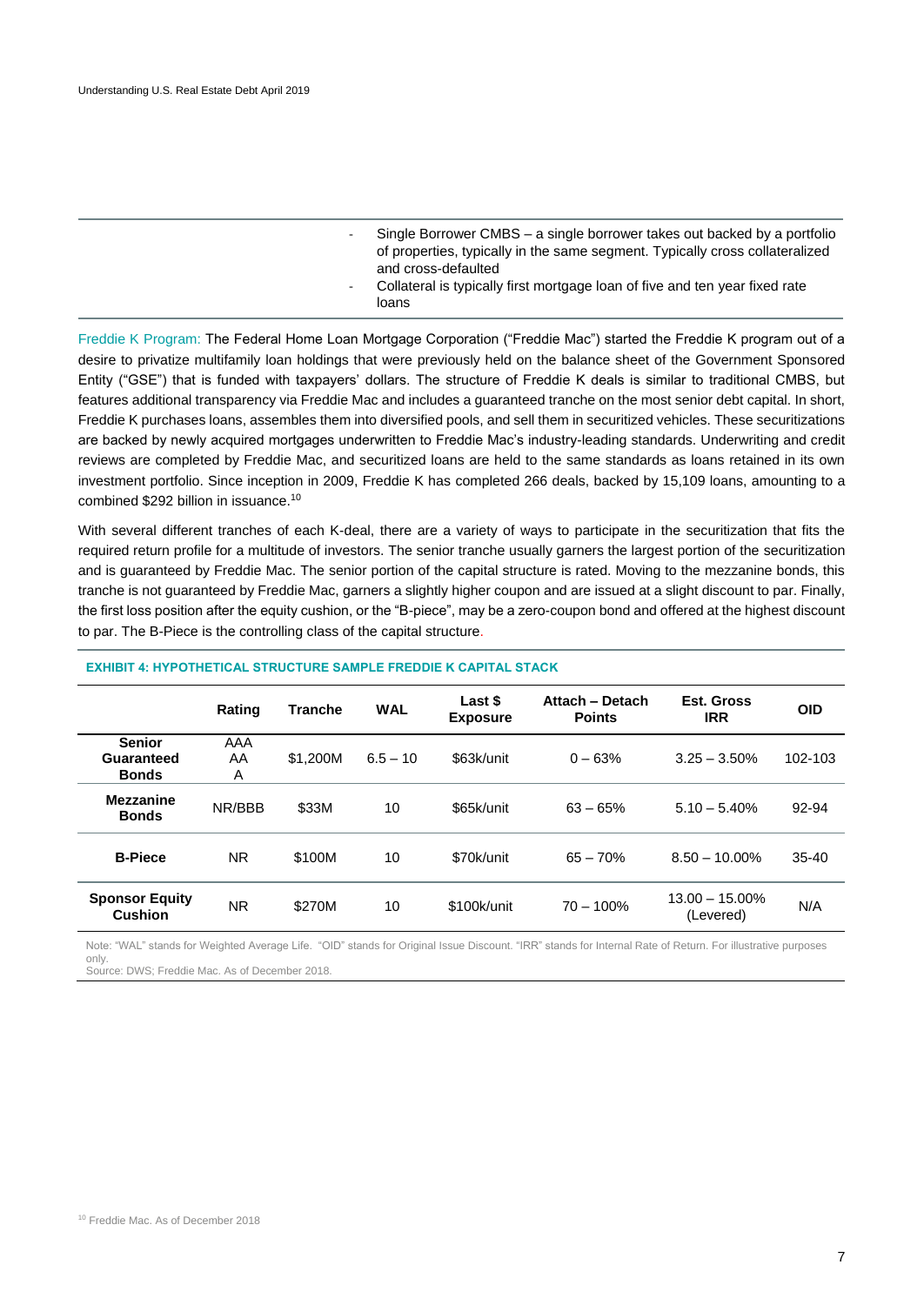## <span id="page-7-0"></span>Strategic Considerations

## <span id="page-7-1"></span>Income Returns

A defining attribute of real estate debt investments is its current, income-driven returns. Commercial real estate loans offer historically reliable streams of income at rates that might be greater than equity, corporate rated bonds, BBB bonds, and high yield corporate bonds.

CRE debt returns come largely in the form of current income, and have been very reliable and stable relative to other forms of real estate investment. In the last 45 years, this type of debt has experienced only two years of negative total returns (1974, 2008) while income returns have remained relatively stable (see Exhibit 10).



**EXHIBIT 5: ASSET CLASS TOTAL RETURN AND INCOME RETURN (1978 – 2018)**

Sources: S&P 500 (U.S. Equity); NCREIF Property Index (CRE Private Equity); Giliberto-Levy Commercial Mortgage Performance Index (CRE Private Debt); Bloomberg/Barclays U.S. Aggregate Index (U.S. Bonds). As of December 2018.

## <span id="page-7-2"></span>Lower Volatility

Another major benefit to investing in debt, especially real estate debt, is lower volatility. Physical collateral, stable income, the borrowers' equity cushion in the first loss position and structured mitigants such as a springing guaranty, call protection, various tests, covenants, and thresholds may be structured on a deal by deal basis help to lower the volatility of real estate debt. The Giliberto-Levy Commercial Mortgage Performance Index illustrates that private real estate debt has the potential to outperform other asset classes on a risk-adjusted basis.<sup>11</sup> On an absolute basis, real estate debt has underperformed equity markets over the past 20 years but outperformed traditional fixed income investments.<sup>12</sup> However, the asset class's lower volatility has boosted its performance on a risk-adjusted basis. Over the past 20 years, private real estate debt delivered a Sharpe ratio of 0.94, compared to 0.81 for U.S. bonds and 0.36 for U.S. equities.<sup>13</sup> Additionally, when comparing the Sharpe ratio ranges (+/- 1 standard deviation in risk premium) to highlight the dispersion of risk premiums over time, private real estate

<sup>11</sup> Past performance is not indicative of future returns. There is no assurance that investment objective will be achieved

<sup>12</sup> Giliberto-Levy Commercial Mortgage Performance Index (CRE Private Debt); Bloomberg/Barclays U.S. Aggregate Bond Index (U.S. Bonds); S&P 500 (U.S.

Equities). As of December 2018. Past performance is not a guide to future results

<sup>13</sup> Giliberto Levy Commercial Mortgage Performance Index; Bloomberg/Barclays U.S. Aggregate Bond Index; S&P 500. As of December 2018.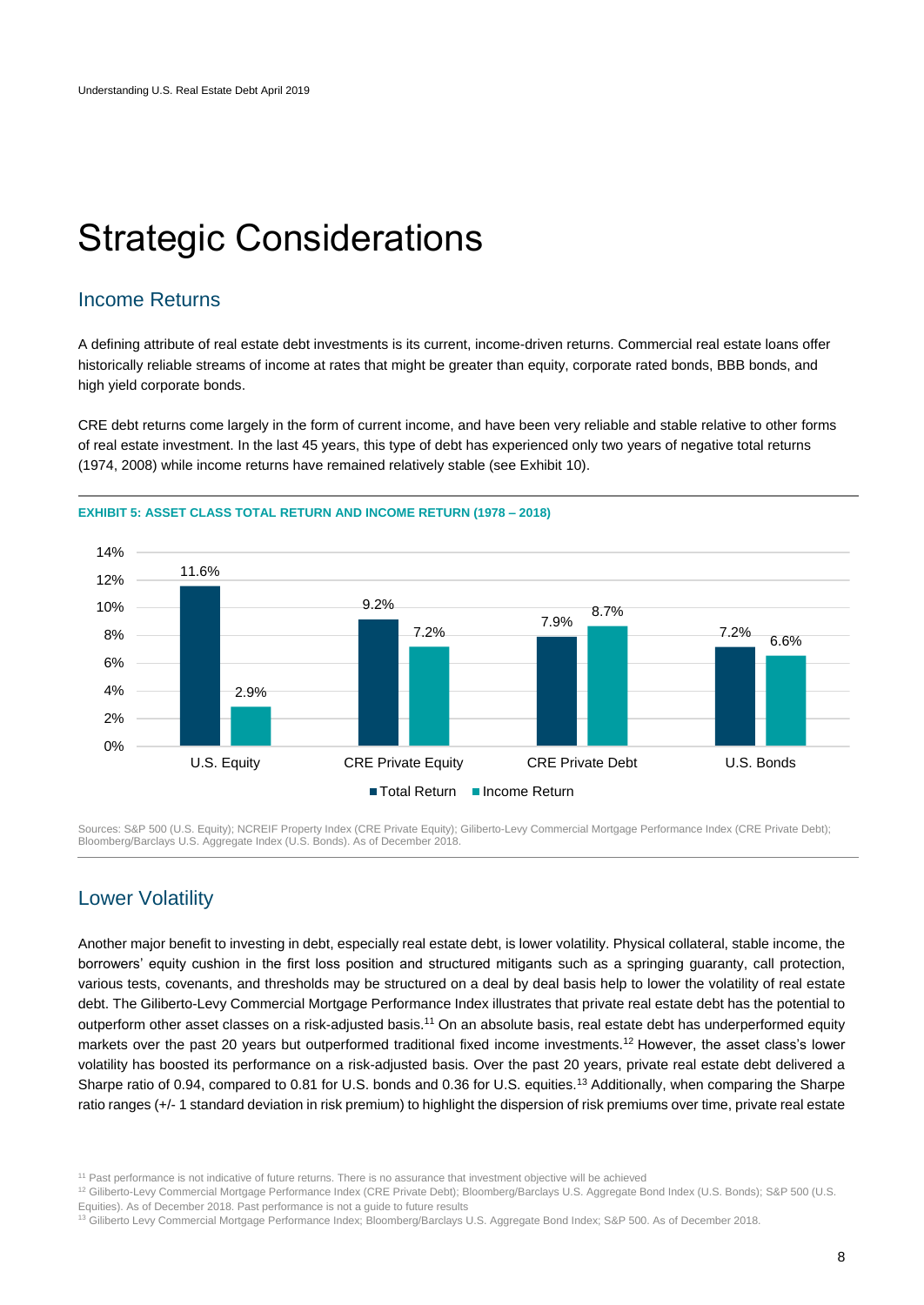debt appears to provide a higher risk premium with lower downside relative to these asset classes, as well as non-agency CMBS, global bonds, global equities, and REITs.

| <b>EXHIBIT 6: ANNUAL RETURNS, STANDARD DEVIATION AND SHARPE RATIO BY ASSET CLASS (1999 - 2018)</b> |                                             |                               |                           |                                               |              |                      |                        |                                                          |                         |  |
|----------------------------------------------------------------------------------------------------|---------------------------------------------|-------------------------------|---------------------------|-----------------------------------------------|--------------|----------------------|------------------------|----------------------------------------------------------|-------------------------|--|
|                                                                                                    | <b>CRE</b><br><b>Private</b><br><b>Debt</b> | Non-<br>Agency<br><b>CMBS</b> | <b>BBB</b><br><b>CMBS</b> | <b>CRE</b><br><b>Private</b><br><b>Equity</b> | <b>REITS</b> | U.S.<br><b>Bonds</b> | Global<br><b>Bonds</b> | <b>U.S.</b><br><b>Equity</b>                             | Global<br><b>Equity</b> |  |
| <b>Total Return</b>                                                                                | 6.0%                                        | 5.4%                          | 3.3%                      | $9.0\%$                                       | 9.9%         | 4.5%                 | 3.8%                   | 5.6%                                                     | 2.6%                    |  |
| <b>Std. Deviation</b>                                                                              | 4.5%                                        | 9.1%                          | 20.3%                     | 8.2%                                          | 22.1%        | 3.6%                 | 5.7%                   | 17.0%                                                    | 18.4%                   |  |
| <b>Sharpe Ratio</b>                                                                                | 0.94                                        | 0.45                          | 0.19                      | 0.95                                          | 0.46         | 0.81                 | 0.45                   | 0.36                                                     | 0.19                    |  |
| +/- 1 Std. Deviation<br><b>Sharpe Ratio</b>                                                        | $-0.15 - 2.03$                              | $-0.59 - 1.48$                | $-0.81 - 1.20$            | $0.01 - 1.88$                                 |              |                      |                        | $-0.54 - 1.46 - 0.31 - 1.94 - 0.65 - 1.55 - 0.64 - 1.37$ | $-0.81 - 1.18$          |  |

Sources: Giliberto-Levy Commercial Mortgage Performance Index (CRE Private Debt); Bloomberg/Barclays Non-Agency IG BBB CMBS (BBB CMBS); Bloomberg/Barclays Non-Agency IG CMBS (Non-Agency CMBS); NCREIF Property Index (CRE Private Equity); MSCI US REITs (REITs); Bloomberg/Barclays U.S. Aggregate Bond Index (U.S. Bonds); Bloomberg/Barclays Global Aggregate Index (Global Bonds); S&P 500 (U.S. Equities); MSCI All Country World Index (World Equities); DWS. As of December 2018. Past performance is not a guide to future results Notes:

<span id="page-8-0"></span>(1) Annualized Sharpe Ratio is based on quarterly data and is calculated as the average excess return over the risk-free rate divided by the annualized standard deviation of the returns. The benchmark risk-free rate used is the 3-month U.S. Treasury, Past performance is not an indicator of future results. (2) The +/- 1 Std. Deviation Sharpe Ratio range listed in the chart uses the standard deviation of the risk premium (asset class less the 3-month U.S. Treasury) over the last 20 years. As risk premiums can vary, this range highlights the dispersion over time. As of December 2018.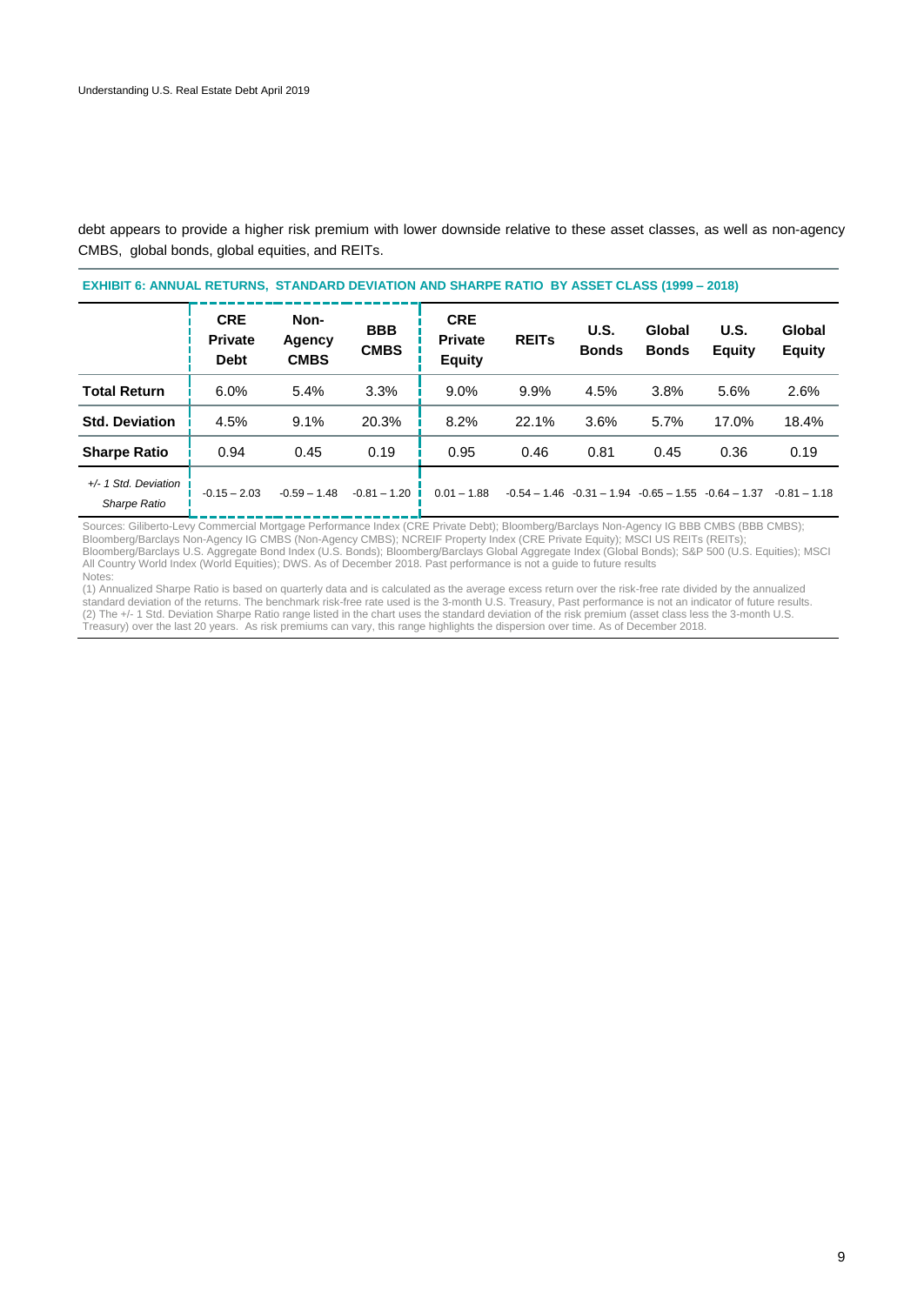## **Diversification**

In addition to performance benefits, correlation analysis shows that private and public real estate debt provide diversification benefits as part of a multi-asset portfolio. Illustrated in the table below, real estate debt has a low-to-moderate correlation against all major asset classes and economic indicators. Correlations with real estate private equity, measured in the table below by the NCREIF Property Index, is nearly zero, suggesting that real estate equity and debt are complementary within an investor's portfolio.

| <b>EXHIBIT 7: ASSET CLASS CORRELATIONS (1999 - 2018)</b> |                                               |                                             |              |              |                                      |                             |                       |                              |                        |             |                    |
|----------------------------------------------------------|-----------------------------------------------|---------------------------------------------|--------------|--------------|--------------------------------------|-----------------------------|-----------------------|------------------------------|------------------------|-------------|--------------------|
|                                                          | <b>CRE</b><br><b>Private</b><br><b>Equity</b> | <b>CRE</b><br><b>Private</b><br><b>Debt</b> | <b>REITS</b> | <b>mREIT</b> | Non-<br><b>Agency</b><br><b>CMBS</b> | <b>U.S.</b><br><b>Bonds</b> | World<br><b>Bonds</b> | <b>U.S.</b><br><b>Equity</b> | World<br><b>Equity</b> | U.S.<br>10Y | U.S.<br><b>GDP</b> |
| <b>CRE Pvt. Equity</b>                                   | 1.00                                          |                                             |              |              |                                      |                             |                       |                              |                        |             |                    |
| <b>CRE Pvt. Debt</b>                                     | $-0.01$                                       | 1.00                                        |              |              |                                      |                             |                       |                              |                        |             |                    |
| <b>REITS</b>                                             | 0.26                                          | 0.46                                        | 1.00         |              |                                      |                             |                       |                              |                        |             |                    |
| mREITs                                                   | $-0.17$                                       | 0.44                                        | 0.53         | 1.00         |                                      |                             |                       |                              |                        |             |                    |
| <b>IG CMBS</b>                                           | $-0.03$                                       | 0.83                                        | 0.71         | 0.50         | 1.00                                 |                             |                       |                              |                        |             |                    |
| <b>U.S. Bonds</b>                                        | $-0.18$                                       | 0.73                                        | 0.15         | 0.38         | 0.52                                 | 1.00                        |                       |                              |                        |             |                    |
| <b>World Bonds</b>                                       | $-0.13$                                       | 0.46                                        | 0.14         | 0.27         | 0.38                                 | 0.59                        | 1.00                  |                              |                        |             |                    |
| <b>U.S. Stocks</b>                                       | 0.27                                          | $-0.14$                                     | 0.54         | 0.03         | 0.27                                 | $-0.47$                     | $-0.11$               | 1.00                         |                        |             |                    |
| <b>World Stocks</b>                                      | 0.25                                          | $-0.12$                                     | 0.56         | 0.02         | 0.27                                 | $-0.44$                     | 0.00                  | 0.96                         | 1.00                   |             |                    |
| <b>U.S. 10Y</b>                                          | $-0.07$                                       | $-0.28$                                     | 0.14         | $-0.02$      | $-0.02$                              | $-0.68$                     | $-0.36$               | 0.56                         | 0.60                   | 1.00        |                    |
| U.S. GDP                                                 | 0.67                                          | 0.11                                        | 0.44         | $-0.07$      | 0.22                                 | $-0.25$                     | $-0.12$               | 0.58                         | 0.57                   | 0.22        | 1.00               |

Sources: Giliberto-Levy Commercial Mortgage Performance Index (CRE Private Debt); Bloomberg/Barclays Non-Agency IG CMBS (Non-Agency CMBS); FTSE NAREIT Mortgage REITS Index (mREITs); NCREIF Property Index (CRE Private Equity); FTSE/NAREIT All Equity REIT Index (REITs); Bloomberg/Barclays U.S. Aggregate Bond Index (U.S. Bonds); Bloomberg/Barclays Global Aggregate Index (World Bonds); S&P 500 (U.S.Equities); MSCI All Country World Index (World Equities); The Federal Reserve (U.S. 10-Year); U.S. Bureau of Economic Analysis (U.S. GDP); DWS. As of December 2018. Note: Correlations based on quarterly annualized returns as of December 2018. Past performance is not a guide to future results.

In addition to economic diversification benefitting a portfolio, investing in both public and private real estate debt allows a lender to diversify within the asset class as well. This results in a diversified portfolio of private debt investments strategically allocated across a variety of property types, geographies, maturities, seniority, and loan structures. CMBS creates a similar subset of diversity through scale and the pooling of individual loans. As a result, lenders can strategically construct their overall portfolio potentially and improve their risk-adjusted returns.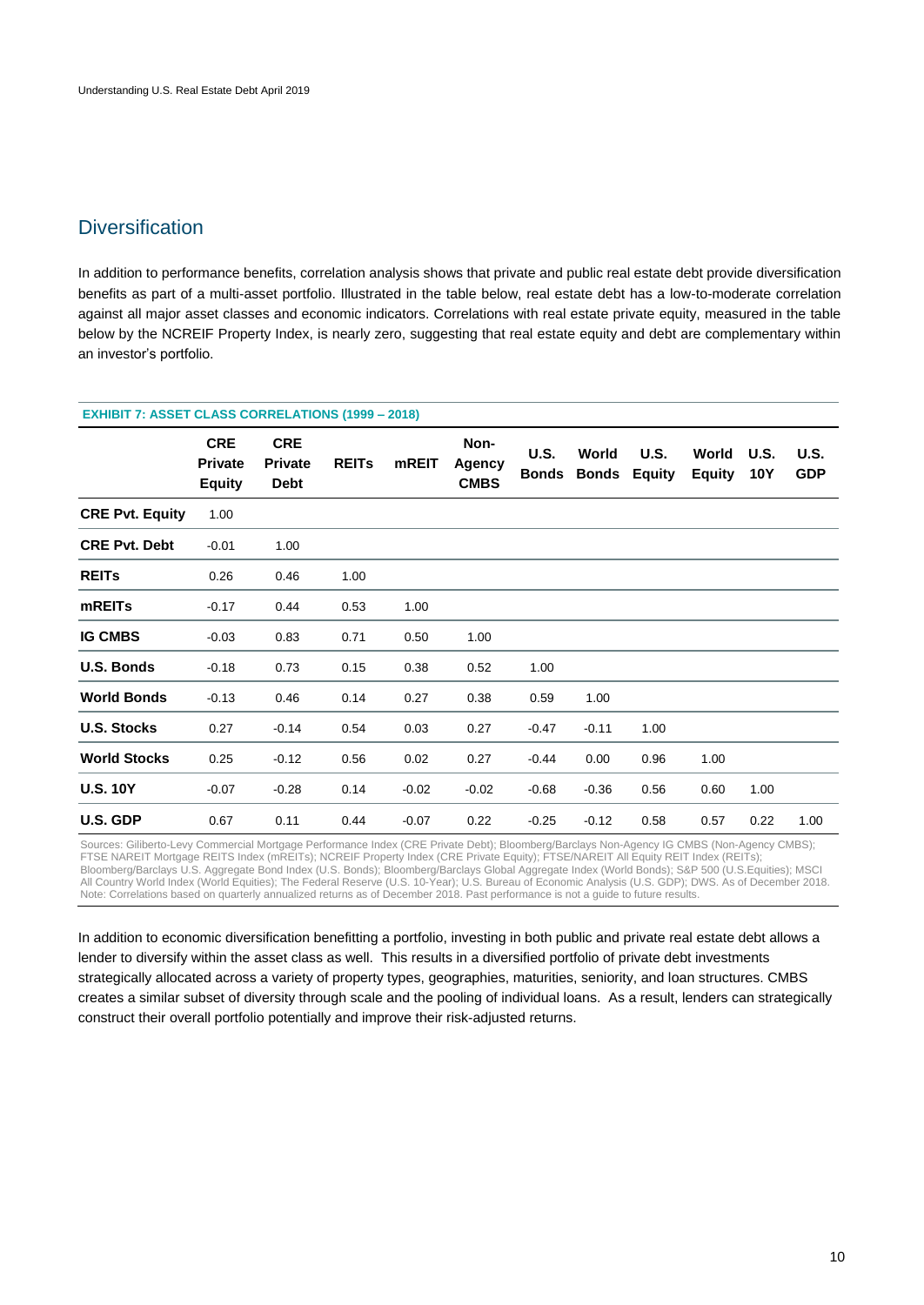## <span id="page-10-0"></span>Investment Profile

Spread Premium: Inherent to fixed income lending, differences in credit profile, transaction structure and liquidity also mean that private real estate debt may offer an additional spread premium. As such, over the last 20 years, private senior real estate debt spread to U.S. Treasurys has averaged 250 - 350 bps, more than double the spreads to U.S. corporate debt (125 bps).<sup>14</sup> Subordinate debt has provided an even larger spread over U.S. Treasurys during that time.

Default Rates and Credit Loss: Data for the period 1983-2016 shows that annual default rates for corporate real estate bonds were just 1.1%, compared to 1.6% for non-financial corporate bonds.<sup>15</sup> In addition, the cumulative ten-year default rate for real estate debt has been 6.3%<sup>16</sup> historically, compared to 14.5%<sup>17</sup> for non-financial corporates. The credit loss over the past 20 years for private real estate debt as tracked by Giliberto-Levy was just 26 bps<sup>18</sup>. As of December 2018, credit loss for the senior loans, measured by Giliberto-Levy is at just 2 bps.<sup>19</sup>

Delinquency Rates: Delinquency rates are at or near pre-crisis levels. Seasonally-adjusted delinquency rates on bank- and insurer-held commercial real estate loans (about two-thirds of outstanding mortgages) remained near their lowest levels on record as of December 2018 experiencing 70 bps and 4 bps, respectively.<sup>20</sup> CMBS delinquencies have continued the downward trend since peaking in 2012. As of December 2018, CMBS delinquencies were 3.9%, their lowest point since September 2009.<sup>21</sup> This compares to the 10-year average delinquency rate of 6.6%, while the delinquency rate since the inception of Moody's tracking (June 2001) is 4.1%.<sup>22</sup>

Recovery Rates: Debt secured by real assets also tends to benefit from higher recovery rates than corporate debt, due to the downside protection from the equity cushion and structural mitigants, as well as the value retained in the tangible underlying assets. Compared to other debt instruments, real estate denominated credit has exhibited favorable yield, credit, and duration qualities (Exhibit 8).

<sup>14</sup> Real Estate Debt measured by the Giliberto-Levy Commercial Mortgage Performance Index and U.S. Corporate Debt measured by the Bloomberg/Barclays U.S. IG Corporate Aggregate. As of June 2018.

<sup>15</sup> Moody's Infrastructure Default and Recovery Rate Survey (1983-2016). As of July 2017.

<sup>16</sup> Moody's Infrastructure Default and Recovery Rate Survey (1983-2016). As of July 2017. Over the period 1970-2016.

<sup>17</sup> Moody's Infrastructure Default and Recovery Rate Survey (1983-2016). As of July 2017. Over the period 1983-2016.

<sup>&</sup>lt;sup>18</sup> Giliberto-Levy Commercial Mortgage Performance Index. As of December 2018.

<sup>19</sup> Giliberto-Levy Commercial Mortgage Performance Index. As of December 2018.

<sup>&</sup>lt;sup>20</sup> U.S. Board of Governors of the Federal Reserve System (FRB). As of December 2018.

<sup>&</sup>lt;sup>21</sup> Moody's Investor Services. As of December 2018.

<sup>22</sup> Moody's Investor Services. As of December 2018.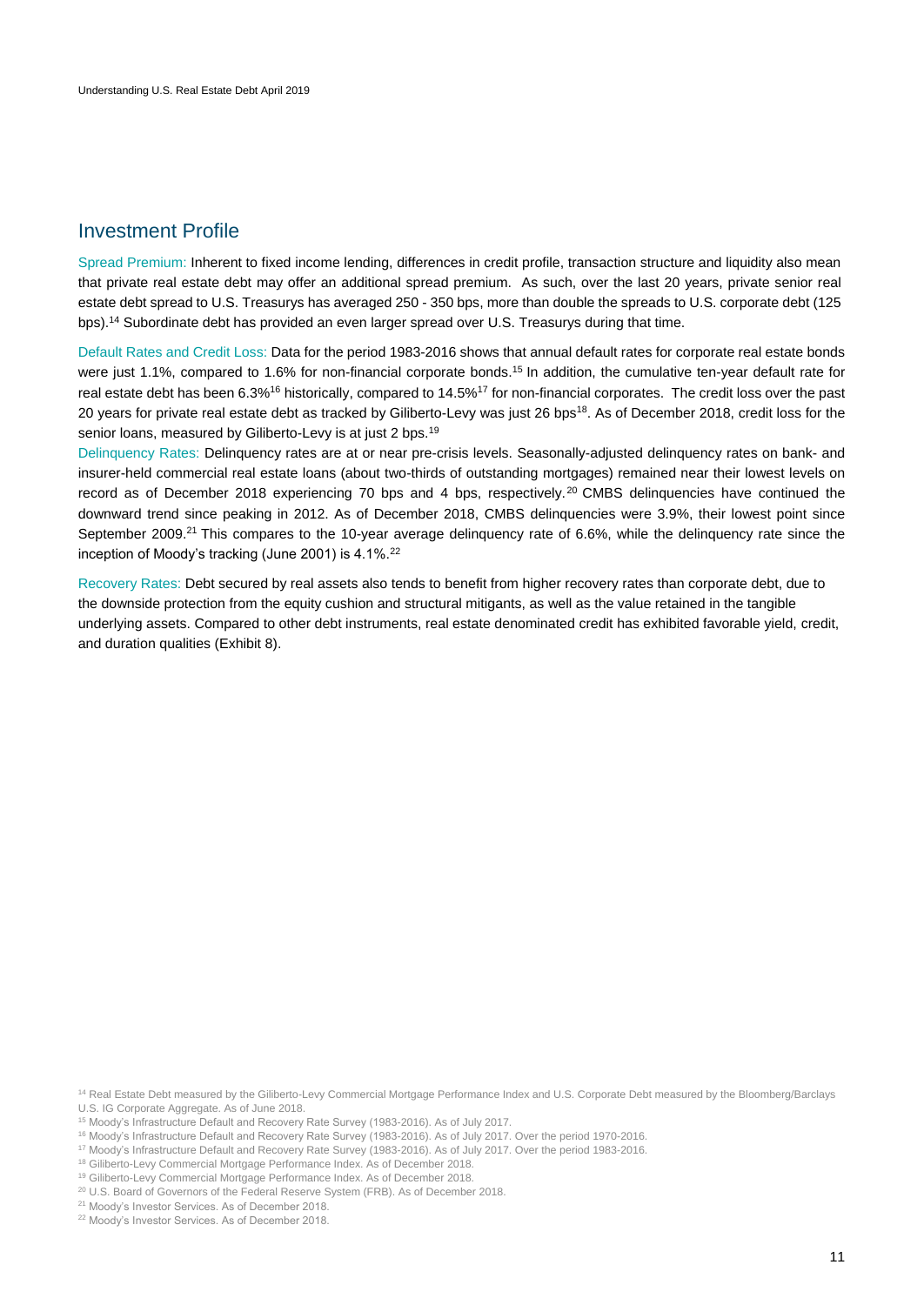### **EXHIBIT 8: FIXED INCOME CHARACTERISTICS (AS OF DECEMBER 2018)**

|                         |                                  | Yield | <b>Modified</b><br><b>Duration</b> | <b>Maturity (Yrs.)</b> | <b>Credit Rating</b> | Yield /<br><b>Duration</b> |
|-------------------------|----------------------------------|-------|------------------------------------|------------------------|----------------------|----------------------------|
|                         | <b>CRE Private Debt</b>          | 4.25% | 5.56                               | 7.76                   | N/A                  | 0.76                       |
|                         | <b>Office Sector</b>             | 4.32% | 5.10                               | 7.05                   | N/A                  | 0.85                       |
|                         | <b>Apartment Sector</b>          | 4.15% | 6.19                               | 8.48                   | N/A                  | 0.67                       |
|                         | <b>Retail Sector</b>             | 4.36% | 5.31                               | 7.58                   | N/A                  | 0.82                       |
| <b>Real Estate Debt</b> | <b>Industrial Sector</b>         | 4.03% | 5.08                               | 7.09                   | N/A                  | 0.79                       |
|                         | High Yield CRE Debt <sup>1</sup> | 8.36% | N/A                                | 3.58                   | N/A                  | N/A                        |
|                         | Non-Agency CMBS                  | 3.53% | 5.17                               | 5.87                   | AAA/AA1              | 0.68                       |
|                         | U.S. Corporate Debt              | 4.20% | 7.10                               | 10.71                  | A3/BAA1              | 0.59                       |
| Debt                    | U.S. High Yield                  | 7.95% | 3.96                               | 5.83                   | <b>B1/B2</b>         | 2.01                       |
| <b>Traditional</b>      | U.S. Treasury Debt               | 2.61% | 6.10                               | 7.64                   | AAA/AAA              | 0.43                       |
|                         | Global Corporate Debt            | 3.37% | 6.33                               | 8.89                   | A3/BAA1              | 0.53                       |
|                         | Global Treasury Debt             | 1.33% | 8.00                               | 9.60                   | AA2/AA3              | 0.17                       |

(1) High Yield CRE Debt as of June 2018.<br>Sources: Giliberto-Levy Commercial Mortgage Performance Index (CRE Private Debt, Office, Apartment, Retail, Industrial); Giliberto Levy High Yield<br>Commercial Real Estate Index (High

Note: Past performance is not a guide to future results

#### **EXHIBIT 9: INTEREST RATE RANGES BY FIXED INCOME INVESTMENTS (FEBRUARY 2019)**



Note: The above interest rate ranges are for illustrative purposes only and represent current market pricing. Actual interest rates for individual investments may be higher or lower. Interest rates are not warranted and past performance is not indicative of future results. Interest rate ranges cover the main real estate sectors across a range of quality levels and locations.

Sources: Cushman & Wakefield, MarkIt, Bloomberg, Moody's, Chatham Financial and DWS. As of February 7, 2019.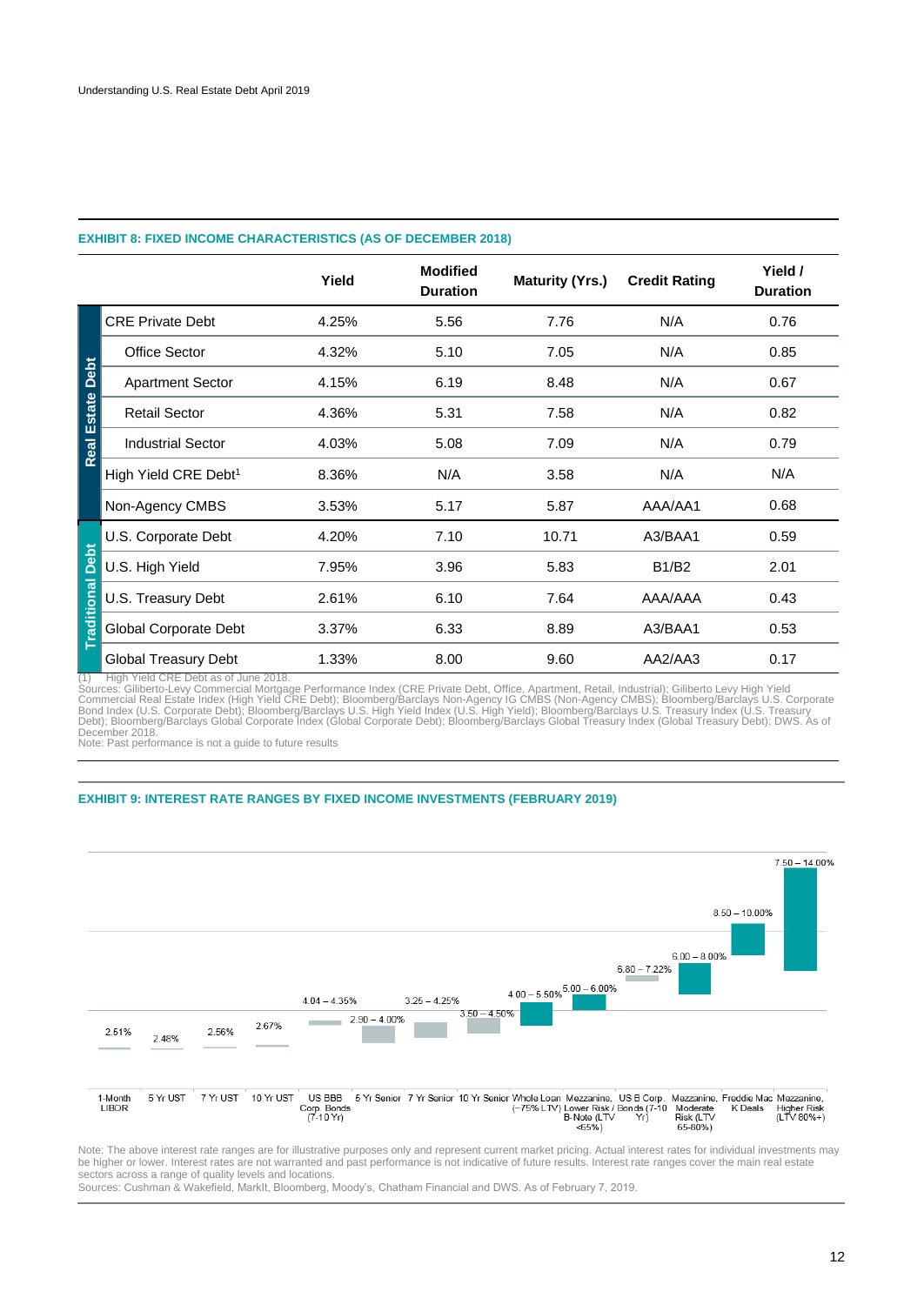## <span id="page-12-0"></span>Tactical Considerations

## <span id="page-12-1"></span>Defensive Asset Class

The defensive nature of real estate debt provides potential downside protection and diversification benefits within a multiasset portfolio. Key defensive characteristics—seniority to the equity first loss position within the capital structure, lower long-term volatility, low correlations to core asset classes and income-driven returns—define real estate debt as a defensive investment when used as a component of a multi-asset portfolio. We are approaching the 10<sup>th</sup> year of economic expansion since the Global Financial Crisis, making the current cycle the second longest in U.S. history. Investors may increasingly value the defensive qualities of real estate debt as the real estate cycle continues.

Since inception, the Giliberto-Levy Commercial Mortgage Performance Index has realized positive returns in every calendar



year aside from 1974 and 2008. Strong, income-driven returns have enabled private real estate debt investors to weather recessions with a durable investment that is uncorrelated to other core asset classes.

<span id="page-12-2"></span>Source: Giliberto-Levy Commercial Mortgage Performance Index; National Bureau of Economic Research (NBER). As of December 2018.

## Lending Standards / Disciplined Underwriting

After 2007, banks and other property lenders became significantly more cautious. Observed in the Federal Reserve Board's Loan Officer Survey, following the GFC banks tightened their lending standards at historic levels. A study of key lending credit metrics loan-to-value ("LTV") and the debt service coverage ratio ("DSCR") illustrates the industry's disciplined underwriting practices.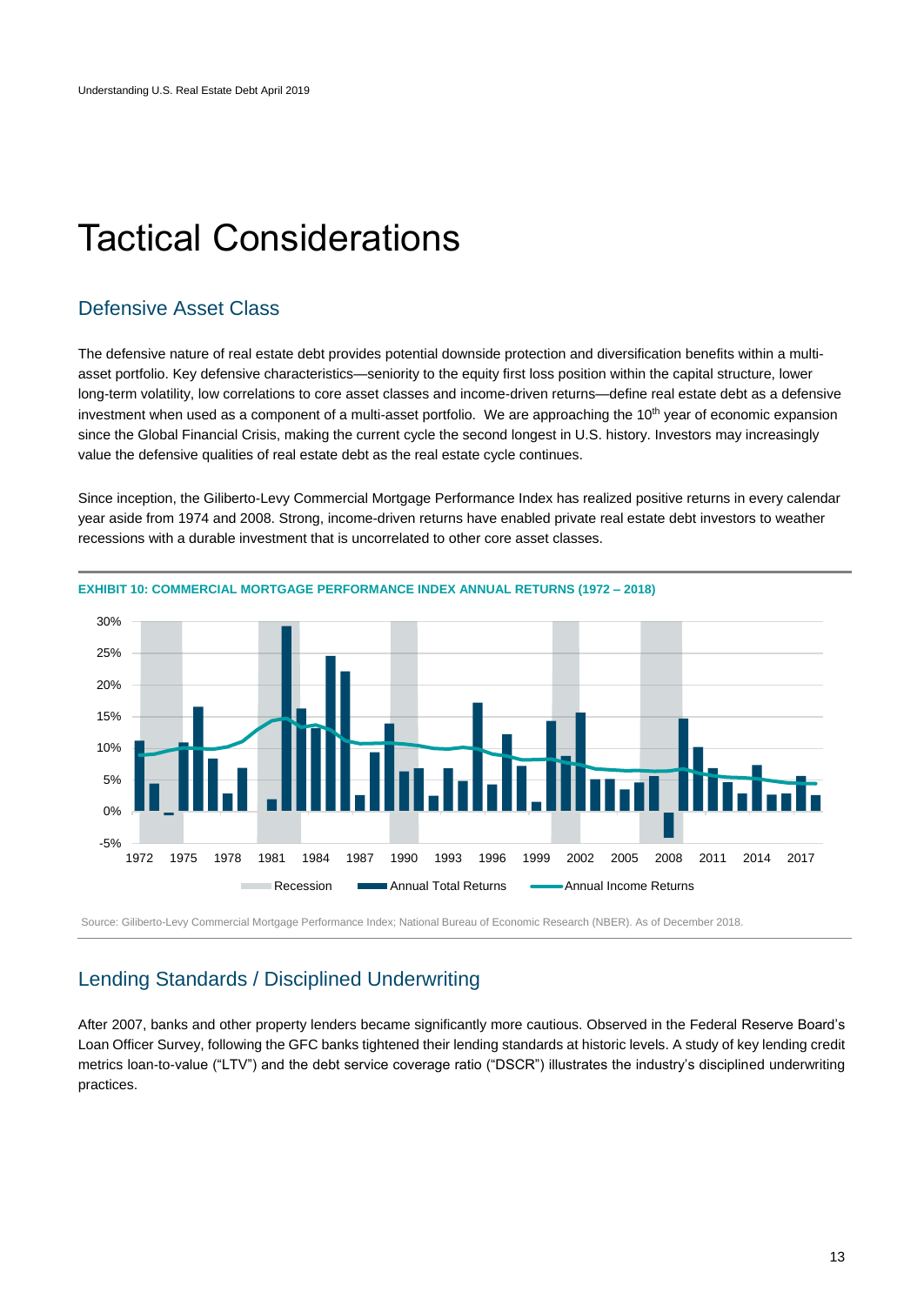

#### **EXHIBIT 11: SENIOR DEBT SERVICE COVERAGE RATIO (DSCR) AND LOAN-TO-VALUE (LTV)**

Before the crisis, it was possible to obtain a senior loan for a prime stabilized U.S. office building at an LTV of more than 80% and spreads of 100 basis points.<sup>23</sup> However, between 2007 and 2012 maximum LTVs dropped closer to 60% and spreads tripled as banks retrenched and lending from other sources remained limited.<sup>24</sup> Currently, senior LTVs range generally from 55% to 65%, and while spreads have compressed in recent years with stiffer competition from alternative lending sources, they are still generally above pre-crisis levels. Moreover, although maximum LTVs for senior loans are generally under 65%, it is often possible to obtain additional financing through a mezzanine loan for up to around 80 - 85%.<sup>25</sup> While the spread on a senior loan is currently at 250 - 350 basis points or less, mezzanine spreads are generally higher.<sup>26</sup>

Real estate debt can benefit from a range of contractual arrangements designed to manage and allocate transaction risks. These can be divided into three main categories, including seniority, security and covenants. Each transaction can employ a unique combination of these contractual terms, supporting investors in achieving different risk/return combinations.

Seniority: Lenders and providers of preferred equity are senior to the borrowers' common equity which is in the first loss position. This means that borrowers receive the remaining cash flows from properties after operating costs used to service debt payments to lenders and preferred equity investors.

Much of real estate financing is in the form of senior loans, which ranks in priority to all other financial obligations of the borrower. However, the market offers the opportunity to move down in seniority; investing in subordinated debt such as mezzanine loans, and receiving a yield premium in compensation for the increased risk.

Mezzanine debt sits between senior debt and equity. It can be fully repaid at maturity (bullet) and tends to have a higher interest rate than senior debt, due to subordination to the senior loan. Structurally, mezzanine debt is subordinate in priority of payment to senior debt, but ranks senior to preferred equity and the common stock or equity, and is popular among real estate debt investors due to the risk/return uplift it can provide.

Security: Senior mortgage loans are secured by a first priority mortgage or lien on the real estate securing the transaction. Bnotes and B-pieces are also secured by a first mortgage, although subordinate to the A-tranche in such instances. Mezzanine loans are secured by a first priority pledge of 100% of the interests in the entity owning the real estate securing the transaction.

Source: Real Capital Analytics (RCA). As of November 2018.

<sup>23</sup> DMU. As of May 2017.

<sup>24</sup> Real Capital Analytics. As of November 2018.

<sup>25</sup> Cushman & Wakefield; MarkIt; Bloomberg; Moody's; DWS. As of December 2018.

<sup>26</sup> Cushman & Wakefield; MarkIt; Bloomberg; Moody's; DWS. As of December 2018.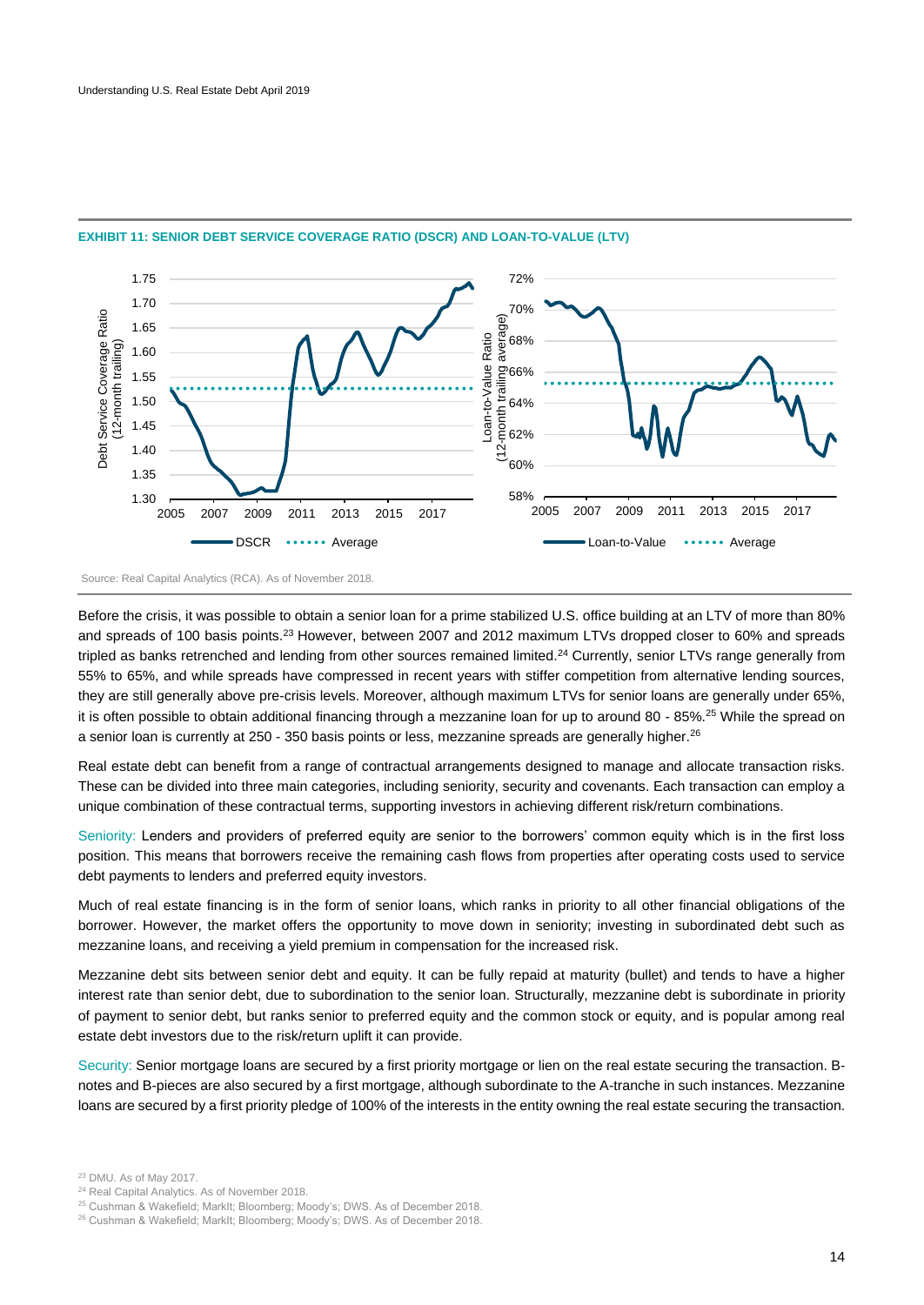An intercreditor agreement governs the relationship between the senior mortgage lender and the mezzanine lender, granting each lender certain rights throughout the term of the loan.

Covenants: Real estate debt includes agreements on terms and conditions between the borrower and lenders in the form of a mortgage pledge, loan agreement, or guaranty among other agreements. These are agreed as a condition of borrowing, with the purpose of supporting the condition of the lender, mitigating the risk of incurring losses and acting as an early warning mechanism for lenders. A breach of covenant usually allows lenders to take action or exercise their remedies. Covenants are typically based on cash-flow metrics, such as interest coverage ratio, debt service coverage ratio ("DSCR"), loan-to-value ("LTV"), prepayment clauses, cash sweeps (cash traps), reserves, escrows, earn-outs, guarantees, etc.

## <span id="page-14-0"></span>Regulatory Environment

Following the Global Financial Crisis ("GFC"), the U.S. government overhauled the U.S. financial regulatory system to promote financial stability and improve accountability and transparency. The increase in the number of alternative lenders entering the real estate lending market has largely been due in part to two sets of new financial regulations: the Basel Accords and Dodd-Frank.

The Basel Accords: The Basel Accords, most recently Basel III, has reduced deal flow for banks by making it more difficult to refinance existing loans or to approve new loans. Implementation of risk-weighted assets rules has reduced bank appetite for real estate debt and resulted in tighter lending standards. Stringent regulation has disadvantaged traditional banks and enabled non-bank lenders, who may not experience this regulatory burden, to grow market share. Further implementation of Basel will continue through 2019.

The High Volatility Commercial Real Estate Rules ("HVCRE"), within Basel III, resulted in a significant pullback in construction lending, as well as other higher risk CRE activity. The HVCRE mandates that borrowers who originate commercial acquisition, development and construction ("ADC") loans must meet a 15% equity requirement, and a maximum leverage 80% of the estimated completed value of the project.<sup>27</sup> If these conditions are not met, the loans will be subject to a 150% risk weight requirement – an increase of 50% from the previous 100% requirement.<sup>28</sup>

Dodd-Frank Wall Street Reform and Consumer Protection Act: Dodd-Frank was passed in 2010 to promote financial stability following the GFC. The act overhauled the U.S. financial system by reforming federal financial regulatory agencies and nearly every part of the financial services industry. Two key provisions impact the commercial mortgage market: the Volcker Rule and Credit Risk Retention.

The Volcker Rule enacted in 2015, was a measure taken to prohibit banks from engaging in proprietary trading in order to limit risk taking. The Volcker Rule resulted in the sharp decline in secondary market liquidity for CMBS and other structured products.

Credit Risk Retention (Section 941) requires sponsors of asset-backed securities to retain at least 5% of the credit risk of the assets underlying the securities and does not permit sponsors to transfer or hedge that credit risk during a specified period.<sup>29</sup> Section 941 requires that both public and private securitizes generally have "skin in the game" with respect to securitized loans and other assets.

<sup>&</sup>lt;sup>27</sup> Federal Deposit Insurance Corporation (FDIC). As of December 2018.

<sup>&</sup>lt;sup>28</sup> Federal Deposit Insurance Corporation (FDIC). As of December 2018.

<sup>&</sup>lt;sup>29</sup> Office of the Comptroller of the Currency (OCC); U.S. Department of the Treasury. As of December 2018.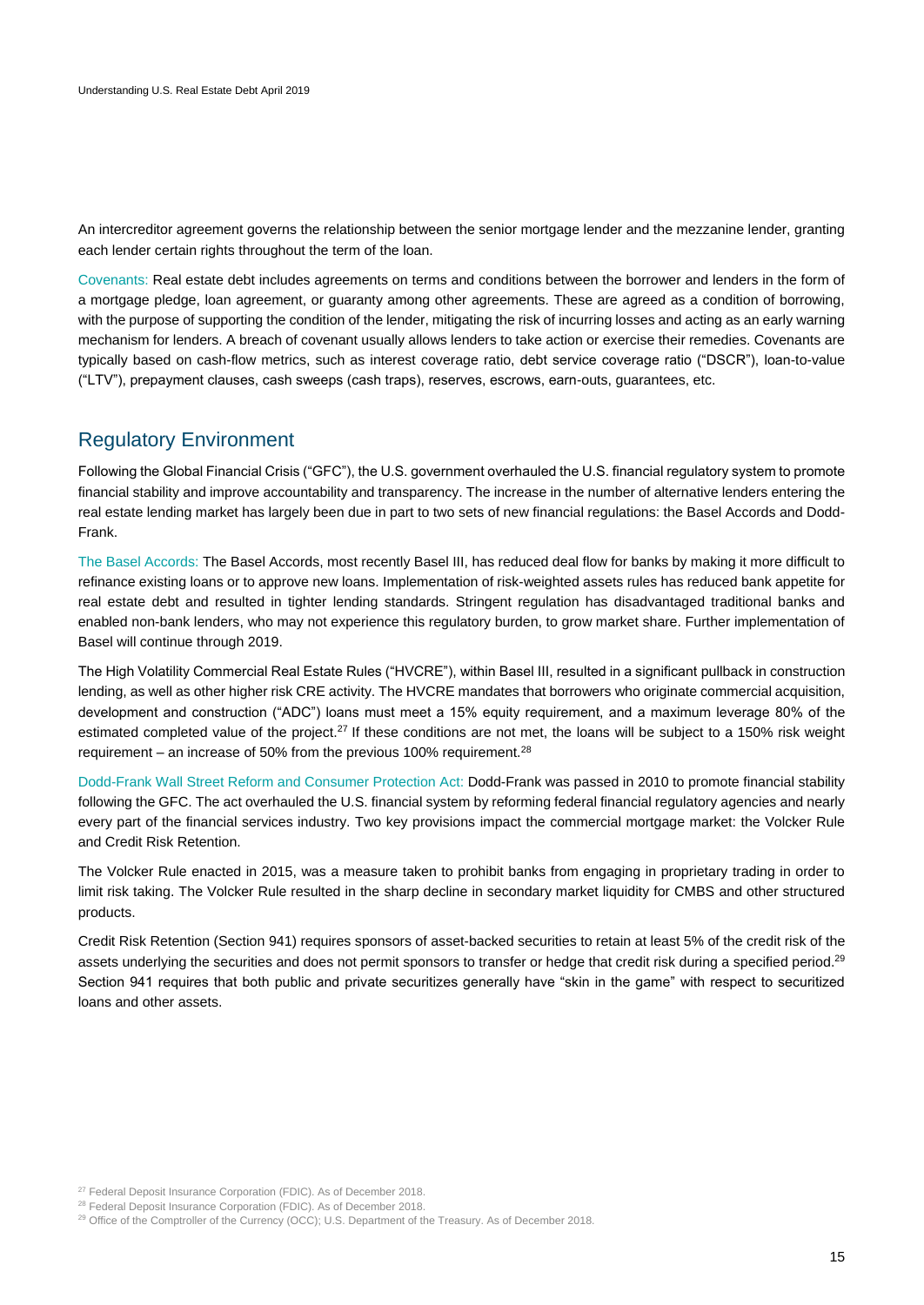

### **EXHIBIT 12: FEDERAL RESERVE U.S. BANK LENDING STANDARDS SURVEY (1991 - 2019)**

Source: Federal Reserve. As of February 2019.

In 2018, legislation was passed to roll-back elements of Dodd-Frank. The bill eased financial regulation and oversight for banks with under \$250 billion in deposits, as opposed to the prior \$50 billion in deposits.<sup>30</sup> Additionally, legislation was signed to re-define "high-volatility activity", partially relieving some of the constraints centered on the HVCRE rule. The new legislation allows borrowers to count the appreciated value of their land toward the capital contribution as opposed to the purchase price (which is often much lower). Furthermore, it allows the owner to begin withdrawing cash from a project assuming the 15% equity level is maintained.

This legislation may have demonstrated a shift away from the post-GFC norm of more stringent regulation. Still, financial regulations are not anticipated to return to their pre-crisis standards.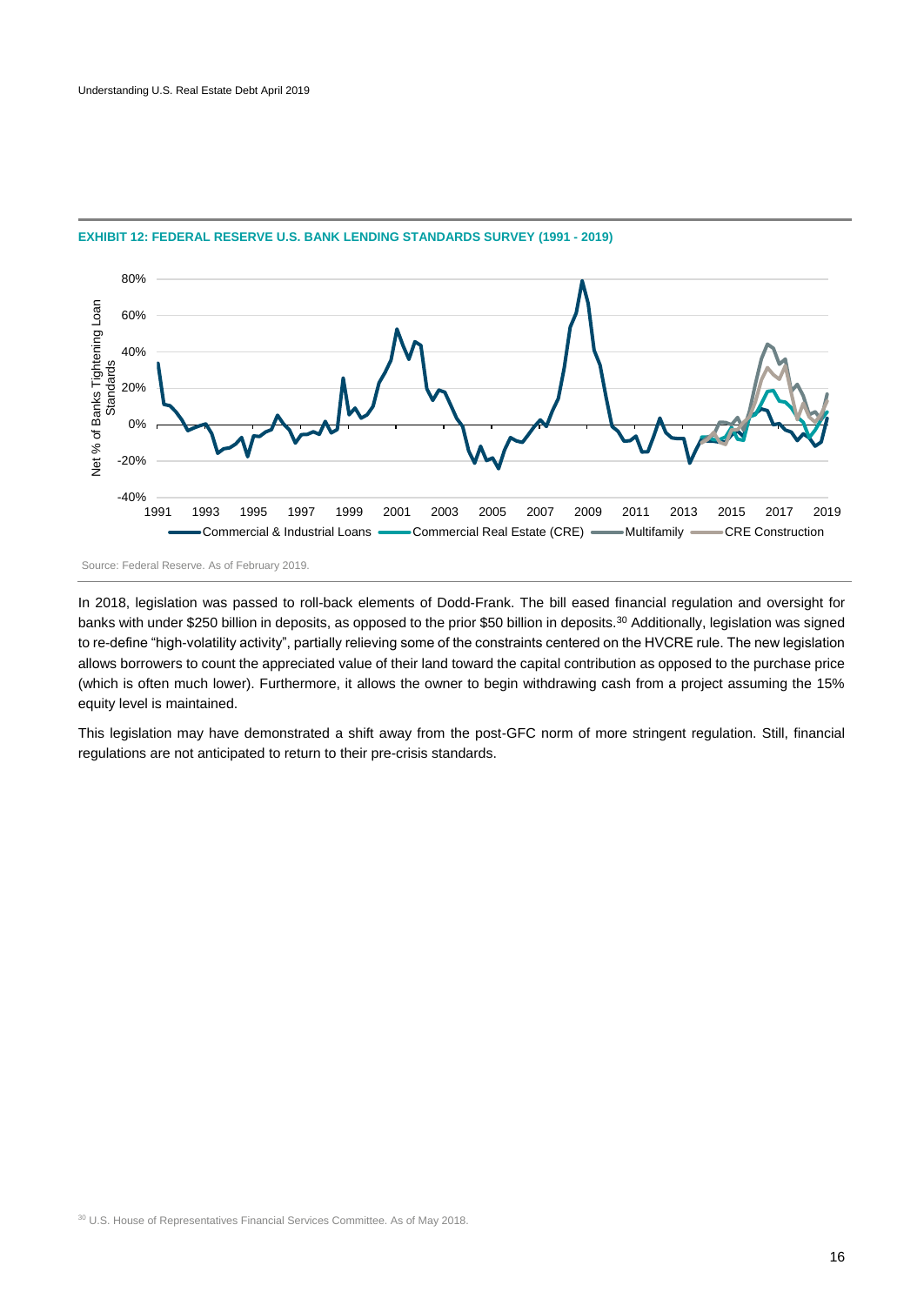# Appendix

**EXHIBIT 13: ROLLING 12 MONTH RETURNS FOR PUBLIC AND PRIVATE EQUITY AND DEBT**



Source: S&P 500 (U.S. Equity); NCREIF Property Index (CRE Private Equity); Giliberto-Levy Commercial Mortgage Performance Index (CRE Private Debt); Bloomberg/Barclays U.S. Aggregate Index (U.S. Bonds). As of December 2018.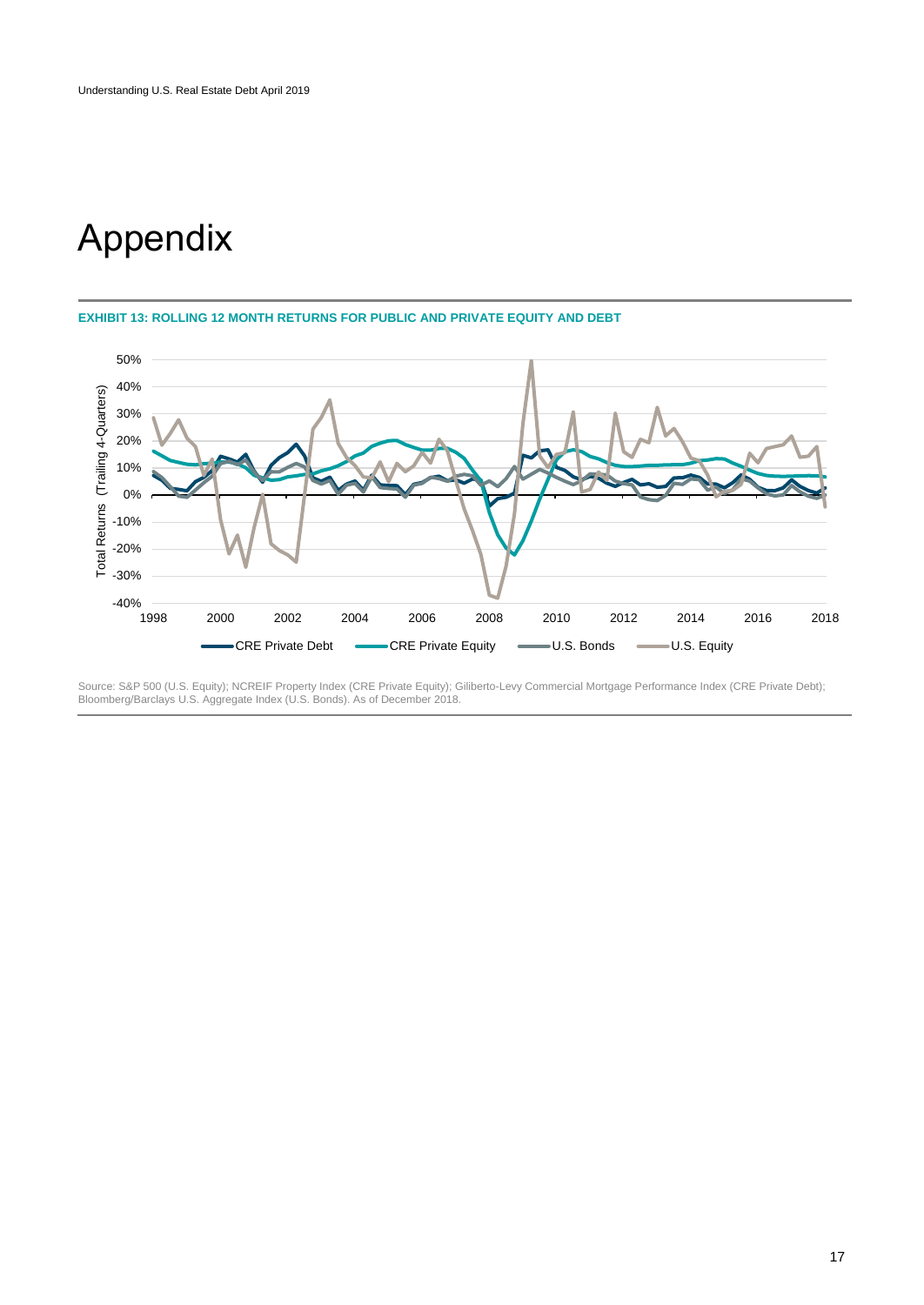## <span id="page-17-0"></span>Important Information

**The brand DWS represents DWS Group GmbH & Co. KGaA and any of its subsidiaries, such as DWS Distributors, Inc., which offers investment products, or DWS Investment Management Americas, Inc. and RREEF America L.L.C., which offer advisory services.** 

DWS represents the asset management activities conducted by DWS Group GmbH & Co. KGaA or any of its subsidiaries. In the U.S., DWS relates to the asset management activities of RREEF America L.L.C.; in Germany: DWS Grundbesitz GmbH, DWS Real Estate GmbH, and DWS Alternatives GmbH ; in Australia: DWS Investments Australia Limited (ABN 52 074 599 401) an Australian financial services incense holder; in Japan: DWS Investments Japan Limited; in Hong Kong: Deutsche Bank Aktiengesellschaft, Hong Kong Branch (for direct real estate business), and DWS Investments Hong Kong Limited (for real estate securities business); in Singapore: DWS Investments Singapore Limited (Company Reg. No. 198701485N); in the United Kingdom: Deutsche Alternative Asset Management (UK) Limited, DWS Alternatives Global Limited and DWS Investments UK Limited; and in Denmark, Finland, Norway and Sweden: DWS Investments UK Limited and DWS Alternatives Global Limited; in addition to other regional entities in the Deutsche Bank Group. Key DWS research personnel are voting members of various investment committees. Members of the investment committees vote with respect to underlying investments and/or transactions and certain other matters subjected to a vote of such investment committee. The views expressed in this document have been approved by the responsible portfolio management team and Real Estate investment committee and may not necessarily be the views of any other division within DWS.

This material was prepared without regard to the specific objectives, financial situation or needs of any particular person who may receive it. It is intended for informational purposes only. It does not constitute investment advice, a recommendation, an offer, solicitation, the basis for any contract to purchase or sell any security or other instrument, or for DWS or its affiliates to enter into or arrange any type of transaction as a consequence of any information contained herein. Neither DWS nor any of its affiliates gives any warranty as to the accuracy, reliability or completeness of information which is contained in this document. Except insofar as liability under any statute cannot be excluded, no member of the DWS, the Issuer or any office, employee or associate of them accepts any liability (whether arising in contract, in tort or negligence or otherwise) for any error or omission in this document or for any resulting loss or damage whether direct, indirect, consequential or otherwise suffered by the recipient of this document or any other person.

The views expressed in this document constitute DWS Group's judgment at the time of issue and are subject to change. This document is only for professional investors. This document was prepared without regard to the specific objectives, financial situation or needs of any particular person who may receive it. No further distribution is allowed without prior written consent of the Issuer.

Investments are subject to risk, including market fluctuations, regulatory change, possible delays in repayment and loss of income and principal invested.

The value of investments can fall as well as rise and you might not get back the amount originally invested at any point in time.

Investment in real estate may be or become nonperforming after acquisition for a wide variety of reasons. Non performing real estate investment may require substantial workout negotiations and/ or restructuring. Environmental liabilities may pose a risk such that the owner or operator of real property may become liable for the costs of removal or remediation of certain hazardous substances released on, about, under, or in its property. Additionally, to the extent real estate investments are made in foreign countries, such countries may prove to be politically or economically unstable. Finally, exposure to fluctuations in currency exchange rates may affect the value of a real estate investment.

Investments in Real Estate are subject to various risks, including but not limited to the following:

- Adverse changes in economic conditions including changes in the financial conditions of tenants, buyer and sellers, changes in the availability of debt financing, changes in interest rates, real estate tax rates and other operating expenses;
- Adverse changes in law and regulation including environmental laws and regulations, zoning laws and other governmental rules and fiscal policies;
- Environmental claims arising in respect of real estate acquired with undisclosed or unknown environmental problems or as to which inadequate reserves have been established;
- Changes in the relative popularity of property types and locations;
- Risks and operating problems arising out of the presence of certain construction materials; and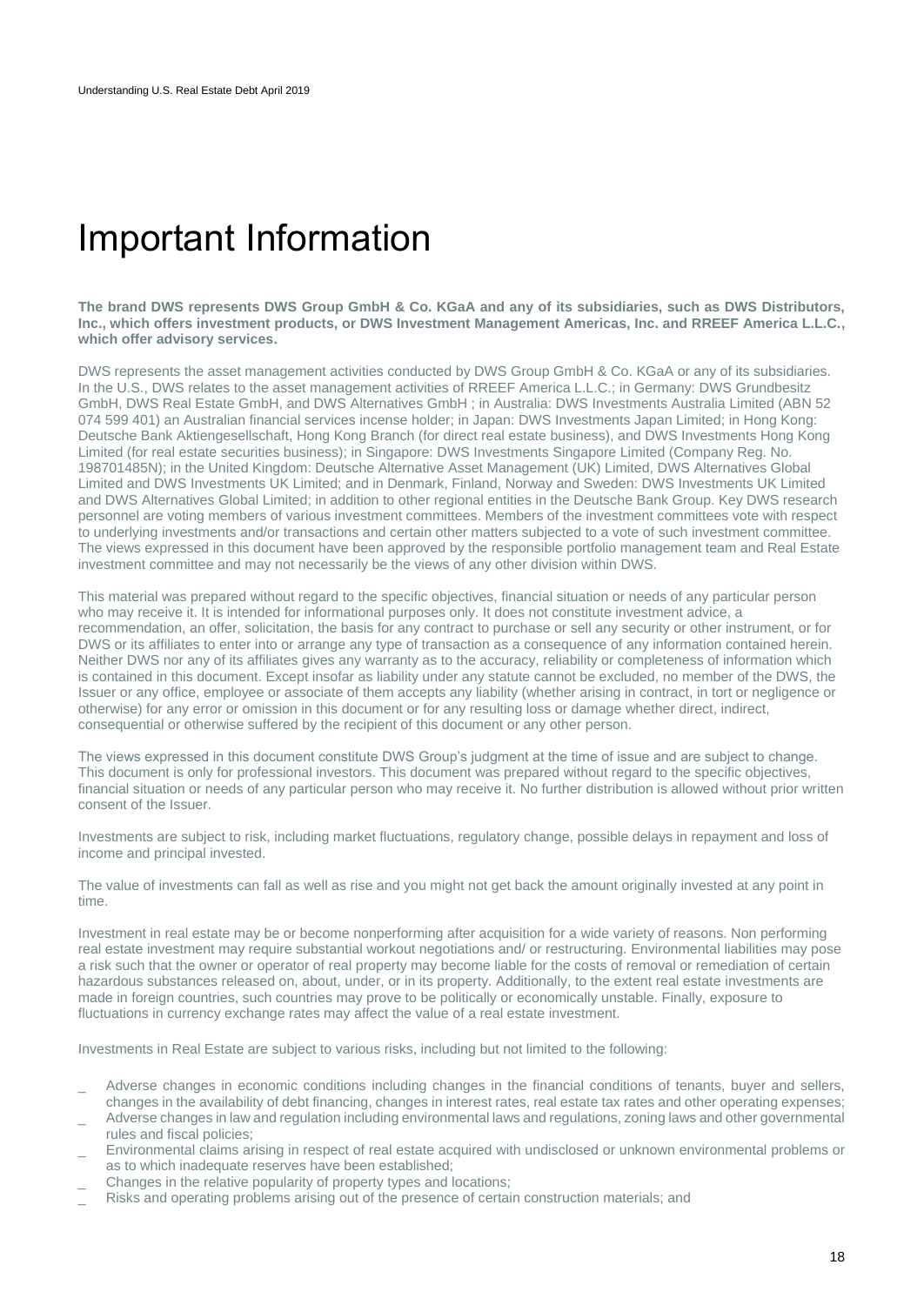\_ Currency / exchange rate risks where the investments are denominated in a currency other than the investor's home currency.

An investment in real estate involves a high degree of risk, including possible loss of principal amount invested, and is suitable only for sophisticated investors who can bear such losses. The value of shares/ units and their derived income may fall or rise.

Any forecasts provided herein are based upon DWS's opinion of the market at this date and are subject to change dependent on the market. Past performance or any prediction, projection or forecast on the economy or markets is not indicative of future performance.

In Australia: Issued by DWS Investments Australia Limited (ABN 52 074 599 401), holder of an Australian Financial Services License (AFSL 499 640). This information is only available to persons who are professional, sophisticated, or wholesale investors as defined under section 761 G of the Corporations Act 2001 (Cth). The information provided is not to be construed as investment, legal or tax advice and any recipient should take their own investment, legal and tax advice before investing. DWS Investments Australia Limited is an asset management subsidiary of DWS Group GmbH & CO. KGaA ("DWS Group"). The capital value of and performance of an investment is not in any way guaranteed by DWS Group, DWS Investments Australia Limited or any other member of the DWS Group. Any forecasts provided herein are based upon our opinion of the market as at this date and are subject to change, dependent on future changes in the market. Any prediction, projection or forecast on the economy, stock market, bond market or the economic trends of the markets is not necessarily indicative of the future or likely performance. Investments are subject to investment risk, including possible delays in repayment and loss of income and principal invested. DWS Investments Australia Limited is not an Authorised Deposit-taking Institution under the Banking Act 1959 nor regulated by APRA.

Notice to prospective Investors in Japan: This document is distributed in Japan by DWS Investments Japan Limited. Please contact the responsible employee of DWS Investments Japan Limited in case you have any question on this document because DWS Investments Japan Limited serves as contacts for the product or service described in this document. This document is for distribution to Professional Investors only under the Financial Instruments and Exchange Law.

Dubai International Financial Centre: Deutsche Bank AG in the Dubai International Financial Centre (registered no. 00045) is regulated by the Dubai Financial Services Authority. Deutsche Bank AG - DIFC Branch may only undertake the financial services activities that fall within the scope of its existing DFSA license. Principal place of business in the DIFC: Dubai International Financial Centre, The Gate Village, Building 5, PO Box 504902, Dubai, U.A.E. This information has been distributed by Deutsche Bank AG. Related financial products or services are only available to Professional Clients, as defined by the Dubai Financial Services Authority.

Kingdom of Saudi Arabia: Deutsche Securities Saudi Arabia LLC Company, (registered no. 07073-37) is regulated by the Capital Market Authority. Deutsche Securities Saudi Arabia may only undertake the financial services activities that fall within the scope of its existing CMA license. Principal place of business in Saudi Arabia: King Fahad Road, Al Olaya District, P.O. Box 301809, Faisaliah Tower - 17th Floor, 11372 Riyadh, Saudi Arabia.

For Investors in Switzerland: This material is intended for information purposes only and does not constitute investment advice or a personal recommendation. This document should not be construed as an offer to sell any investment or service. Furthermore, this document does not constitute the solicitation of an offer to purchase or subscribe for any investment or service in any jurisdiction where, or from any person in respect of whom, such a solicitation of an offer is unlawful. Neither Deutsche Bank AG nor any of its affiliates, gives any warranty as to the accuracy, reliability or completeness of information which is contained in this document. Past performance or any prediction or forecast is not indicative of future results.

The views expressed in this document constitute DWS Group's judgment at the time of issue and are subject to change. DWS Group has no obligation to update, modify or amend this letter or to otherwise notify a reader thereof in the event that any matter stated herein, or any opinion, projection, forecast or estimate set forth herein, changes or subsequently becomes inaccurate, or if research on the subject company is withdrawn. Prices and availability of financial instruments also are subject to change without notice.

The information provided in this document is addressed solely to Qualified Investors pursuant to Article 10 paragraph 3 of the Swiss Federal Act on Collective Investment Schemes (CISA) and Article 6 of the Ordinance on Collective Investment Schemes. This document is not a prospectus within the meaning of Articles 1156 and 652a of the Swiss Code of Obligations and may not comply with the information standards required thereunder. This document may not be copied, reproduced, distributed or passed on to others without the prior written consent of DWS CH AG or its affiliates.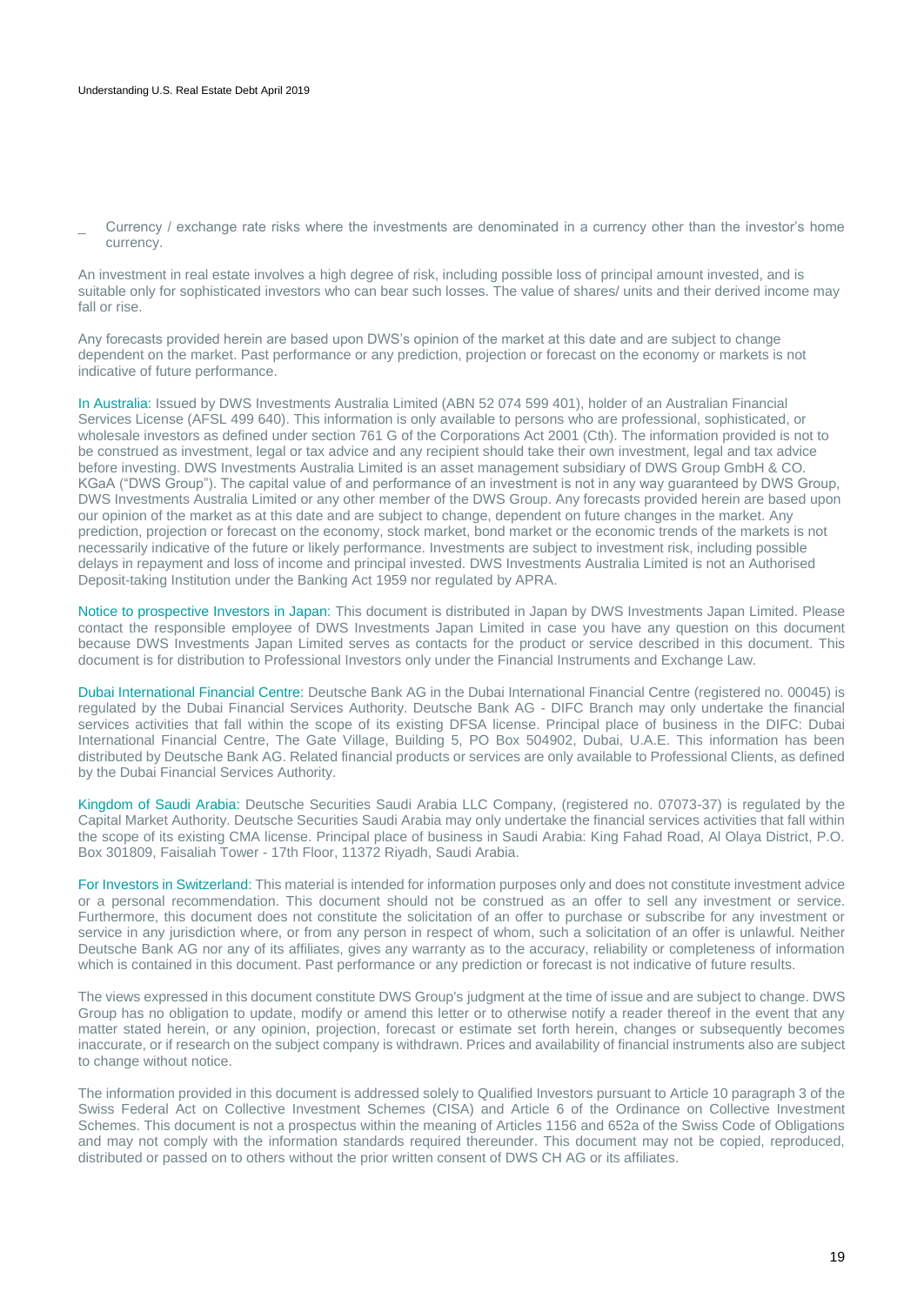### For investors in the United Kingdom: FOR PROFESSIONAL CLIENTS ONLY

Issued and approved by DWS Investments UK Limited of Winchester House, 1 Great Winchester Street, London EC2N 2DB, authorised and regulated by the Financial Conduct Authority ("FCA").

This document is a "non-retail communication" within the meaning of the FCA's Rules and is directed only at persons satisfying the FCA's client categorisation criteria for an eligible counterparty or a professional client. This document is not intended for and should not be relied upon by a retail client. This document may not be reproduced or circulated without written consent of the issuer.

This document is intended for discussion purposes only and does not create any legally binding obligations on the part of DWS Group GmbH & Co. KGaA and/or its affiliates ("DWS"). Without limitation, this document does not constitute investment advice or a recommendation or an offer or solicitation and is not the basis for any contract to purchase or sell any security or other instrument, or for DWS to enter into or arrange any type of transaction as a consequence of any information contained herein. The information contained in this document is based on material we believe to be reliable; however, we do not represent that it is accurate, current, complete, or error free. Assumptions, estimates and opinions contained in this document constitute our judgment as of the date of the document and are subject to change without notice. Past performance is not a guarantee of future results. Any forecasts provided herein are based upon our opinion of the market as at this date and are subject to change, dependent on future changes in the market. Any prediction, projection or forecast on the economy, stock market, bond market or the economic trends of the markets is not necessarily indicative of the future or likely performance. Investments are subject to risks, including possible loss of principal amount invested.

When making an investment decision, potential investors should rely solely on the final documentation relating to the investment or service and not the information contained herein. The investments or services mentioned herein may not be appropriate for all investors and before entering into any transaction you should take steps to ensure that you fully understand the transaction and have made an independent assessment of the appropriateness of the transaction in the light of your own objectives and circumstances, including the possible risks and benefits of entering into such transaction. For general information regarding the nature and risks of the proposed transaction and types of financial instruments please go to https://www.db.com/company/en/risk-disclosures.htm. You should also consider seeking advice from your own advisers in making this assessment. If you decide to enter into a transaction with us you do so in reliance on your own judgment.

Any opinions expressed herein may differ from the opinions expressed by DWS Group GmbH & Co. KGaA. DWS may engage in transactions in a manner inconsistent with the views discussed herein. DWS trades or may trade as principal in the instruments (or related derivatives), and may have proprietary positions in the instruments (or related derivatives) discussed herein. DWS may make a market in the instruments (or related derivatives) discussed herein. You may not distribute this document, in whole or in part, without our express written permission.

DWS SPECIFICALLY DISCLAIMS ALL LIABILITY FOR ANY DIRECT, INDIRECT, CONSEQUENTIAL OR OTHER LOSSES OR DAMAGES INCLUDING LOSS OF PROFITS INCURRED BY YOU OR ANY THIRD PARTY THAT MAY ARISE FROM ANY RELIANCE ON THIS DOCUMENT OR FOR THE RELIABILITY, ACCURACY, COMPLETENESS OR TIMELINESS THEREOF.

Any reference to "DWS", "Deutsche Asset Management" or "Deutsche AM" shall, unless otherwise required by the context, be understood as a reference to asset management activities conducted by DWS Group GmbH & Co. KGaA and/or any of its affiliates. Clients will be provided DWS products or services by one or more legal entities that will be identified to clients pursuant to the contracts, agreements, offering materials or other documentation relevant to such products or services. DWS's infrastructure investment business is part of the Alternatives platform. In the U.S., DWS relates to the asset management activities of RREEF America L.L.C.; in Germany: DWS Grundbesitz GmbH, DWS Real Estate GmbH, and DWS Alternatives GmbH; in Japan: DWS Investments Japan Limited; in Hong Kong: Deutsche Bank Aktiengesellschaft, Hong Kong Branch (for direct real estate business), and DWS investments Hong Kong Limited (for real estate securities business); in Singapore: DWS Investments Singapore Limited (Company Reg. No. 198701485N); in the United Kingdom: Deutsche Alternative Asset Management (UK) Limited, DWS Alternatives Global Limited and DWS Investments UK Limited; and in Denmark, Finland, Norway and Sweden: Deutsche Bank AG; in Australia: DWS Investments Australia Limited (ABN 52 074 599 401) an Australian financial services license holder.

© 2019. All rights reserved.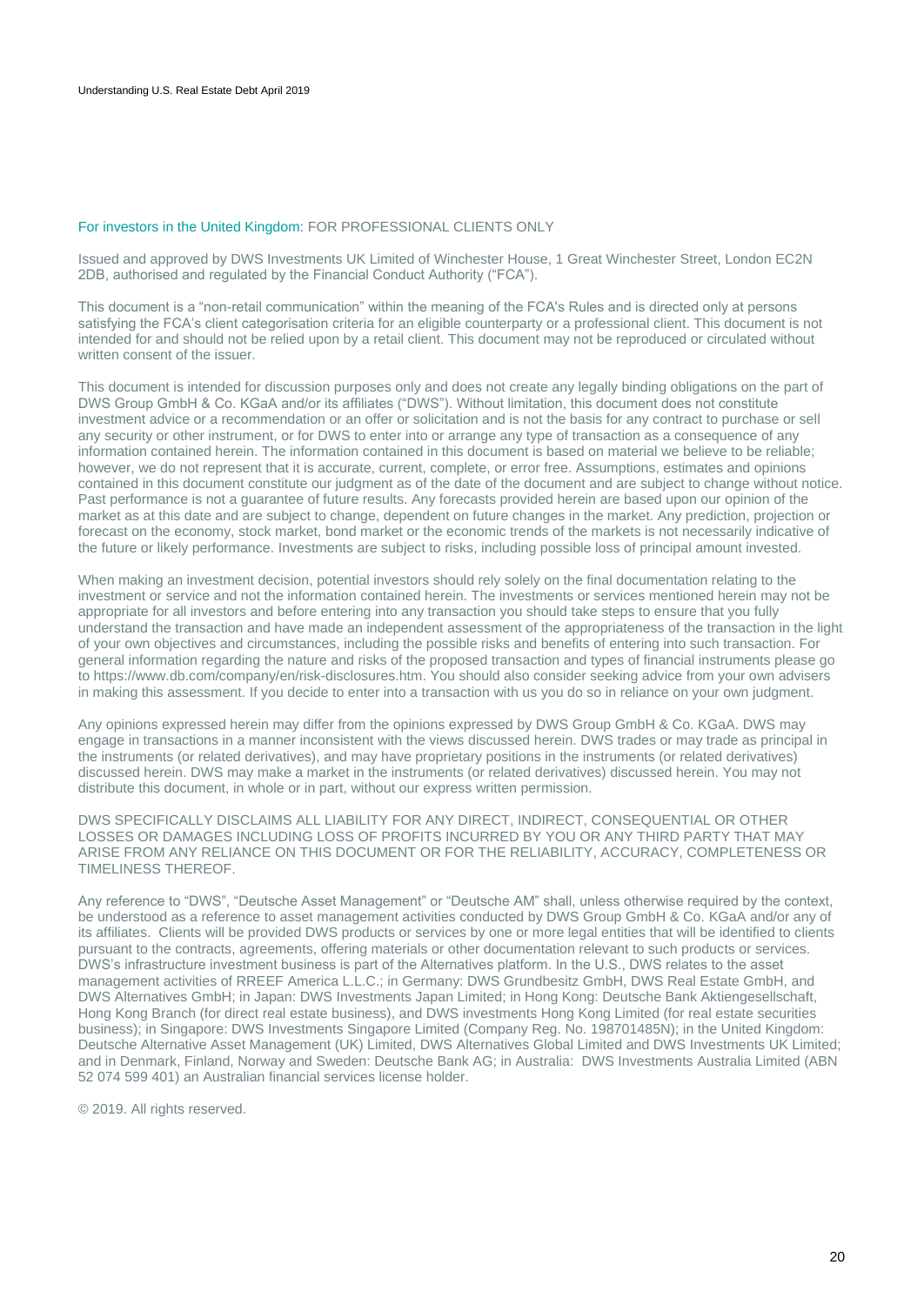For investors in Nordics: Deutsche Bank AG is authorized under German banking law (competent authority: European Central Bank and the BaFin, Germany's Federal Financial Supervisory Authority. Deutsche Bank Branches operates within the EEA on the back of the legal entity (Deutsche Bank AG) EU Passports within the European Economic Area ("EEA"). Reference is made to European Union Regulatory Background and Corporate and Regulatory Disclosures at https://www.db.com/company/en/risk-disclosures.htm. Details about the extent of our authorisation and regulation by BaFin are available from us on request." DBS is acting for and behalf of DWS Investments UK Limited and if you decide to enter into a transaction with Deutsche Bank AG or one of its affiliates ("the principal") will any and all contractual and commercial agreements be as entered into with that principal. This presentation is for information purposes only and is not intended to be an offer or an advice or recommendation or solicitation, or the basis for any contract to purchase or sell any security, or other instrument, or for Deutsche Bank to enter into or arrange any type of transaction as a consequence of any information contained herein. It has been prepared without consideration of the investment needs, objectives or financial circumstances of any investor. This document is not intended for and should not be relied upon by a retail client. This material has been deemed falling under the MIFID definition of marketing material as not presented as an objective or independent piece of research in accordance with Article 24 section 1.a (Article 19.2 in directive 2014/65/EU) of implementation directive 2014/65/EU as enacted into Swedish laws and regulations, inter alia Värdepappersmarknadslagen (2007:528), Lagen (1991:980) om handel med fi-nansiella instrument and Chapter 11, Sections 8-9, of regulation FFFS 2007:16, as amended. The views set out in this presentation are those of the author and may not necessarily reflect the views of any other persons or division within Deutsche Bank, including the Sales and Trading functions of the Corporate and Investment Bank: services provided by the Sales and Trading functions of the Corporate and Investment Bank are purely on a non-advised, executiononly basis.

For Investors in Belgium: The information contained herein is only intended for and must only be distributed to institutional and/or professional investors (as defined in the Royal Decree dated 19 December 2017 implementing MiFID directive). In reviewing this presentation you confirm that you are such an institutional or professional investor. When making an investment decision, potential investors should rely solely on the final documentation (including the prospectus) relating to the investment or service and not the information contained herein. The investments or services mentioned herein may not be adequate or appropriate for all investors and before entering into any transaction you should take steps to ensure that you fully understand the transaction and have made an independent assessment of the suitability or appropriateness of the transaction in the light of your own objectives and circumstances, including the possible risks and benefits of entering into such transaction. You should also consider seeking advice from your own advisers in making this assessment. If you decide to enter into a transaction with us you do so in reliance on your own judgment.

For investors in Bermuda: This is not an offering of securities or interests in any product. Such securities may be offered or sold in Bermuda only in compliance with the provisions of the Investment Business Act of 2003 of Bermuda which regulates the sale of securities in Bermuda. Additionally, non-Bermudian persons (including companies) may not carry on or engage in any trade or business in Bermuda unless such persons are permitted to do so under applicable Bermuda legislation.

© 2019 DWS Group GmbH & Co. KGaA. All rights reserved. I-065186-1 (04/2019)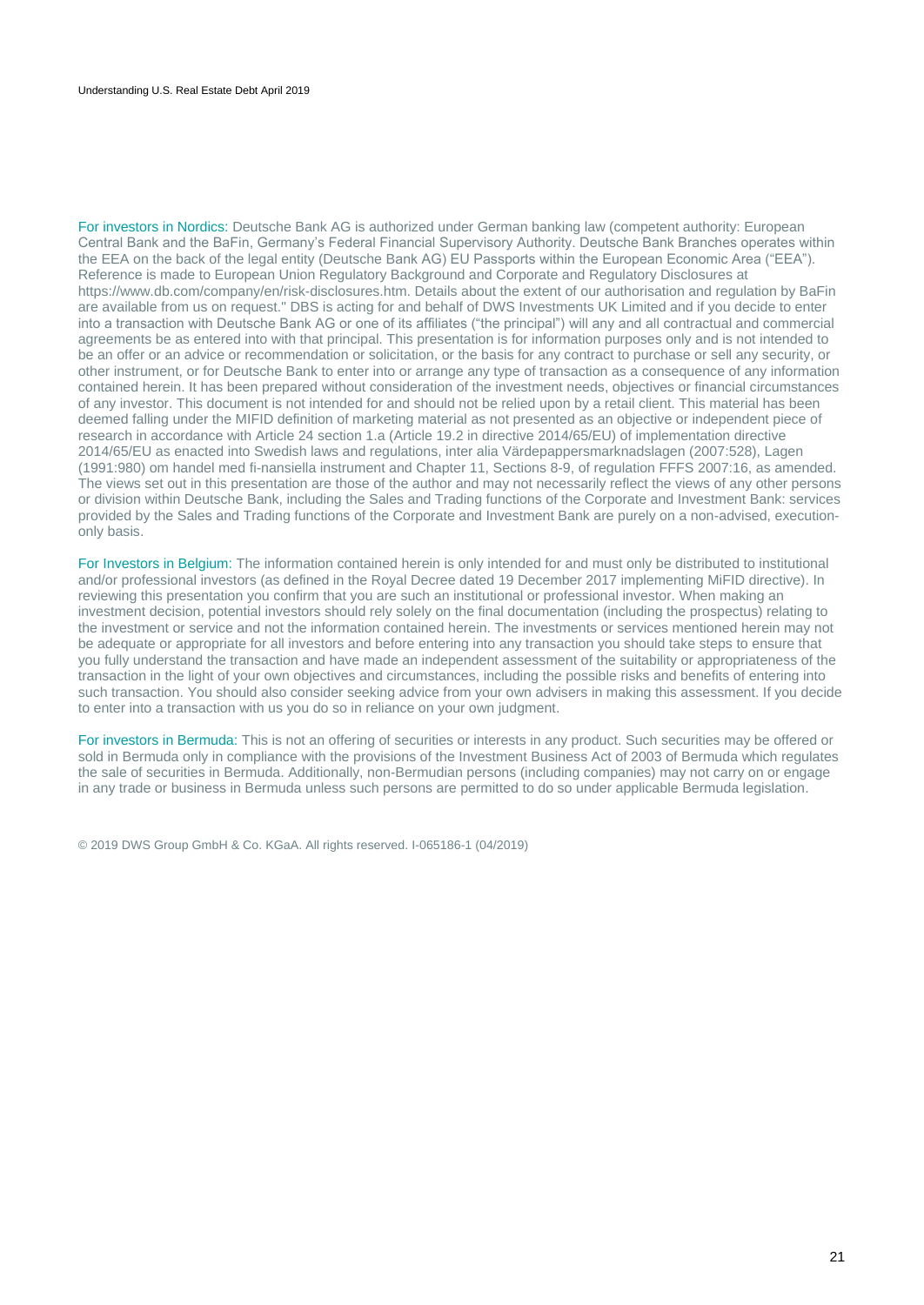## <span id="page-21-0"></span>Research & Strategy—Alternatives

#### OFFICE LOCATIONS: TEAM:

**Chicago** 

222 South Riverside Plaza 26<sup>th</sup> Floor Chicago IL 60606-1901 United States Tel: +1 312 537 7000

#### **Frankfurt**

Taunusanlage 12 60325 Frankfurt am Main **Germany** Tel: +49 69 71909 0

### London

Winchester House 1 Great Winchester Street London EC2N 2DB United Kingdom Tel: +44 20 754 58000

#### New York

345 Park Avenue 26th Floor New York NY 10154-0102 United States Tel: +1 212 454 6260

### San Francisco

101 California Street 24th Floor San Francisco CA 94111 United States Tel: +1 415 781 3300

#### **Singapore**

One Raffles Quay South Tower 20th Floor Singapore 048583 Tel: +65 6538 7011

#### Tokyo

Sanno Park Tower 2-11-1 Nagata-cho Chiyoda-Ku 18<sup>th</sup> Floor Tokyo Japan Tel: +81 3 5156 6000 **Global** 

### Mark Roberts

Head of Research & Strategy mark-g.roberts@dws.com

#### Gianluca Minella

Infrastructure Research gianluca.minella@dws.com

#### Americas

Kevin White Head of Strategy, Americas kevin.white@dws.com

Ross Adams Industrial Research ross.adams@dws.com

Ana Leon Retail Research ana.leon@dws.com

Ryan DeFeo Property Market Research ryan-c.defeo@dws.com

Europe

#### Matthias Naumann Head of Strategy, Europe matthias.naumann@dws.com

Tom Francis Property Market Research tom.francis@dws.com

Farhaz Miah Property Market Research farhaz.miah@dws.comp

Asia Pacific

#### Koichiro Obu Head of Research & Strategy, Asia Pacific koichiro-a.obu@dws.com

Seng-Hong Teng Property Market Research seng-hong.teng@dws.com Jessica Elengical Head of ESG Strategy jessica.elengical@dws.com

Yasmine Kamaruddin Global Strategy yasmine.kamaruddin@dws.com

Brooks Wells Head of Research, Americas brooks.wells@dws.com

Liliana Diaconu Office Research liliana.diaconu@dws.com

Michael Kodesch Capital Markets Research michael.kodesch@dws.com

Joseph Pecora Apartment Research joseph.pecora@dws.com

Simon Wallace Head of Research, Europe simon.wallace@dws.com

Martin Lippmann Property Market Research martin.lippmann@dws.com

Aizhan Meldebek Infrastructure Research aizhan.meldebek@dws.com

Natasha Lee Property Market Research natasha-j.lee@dws.com

Hyunwoo Kim Property Market Research hyunwoo.kim@dws.com